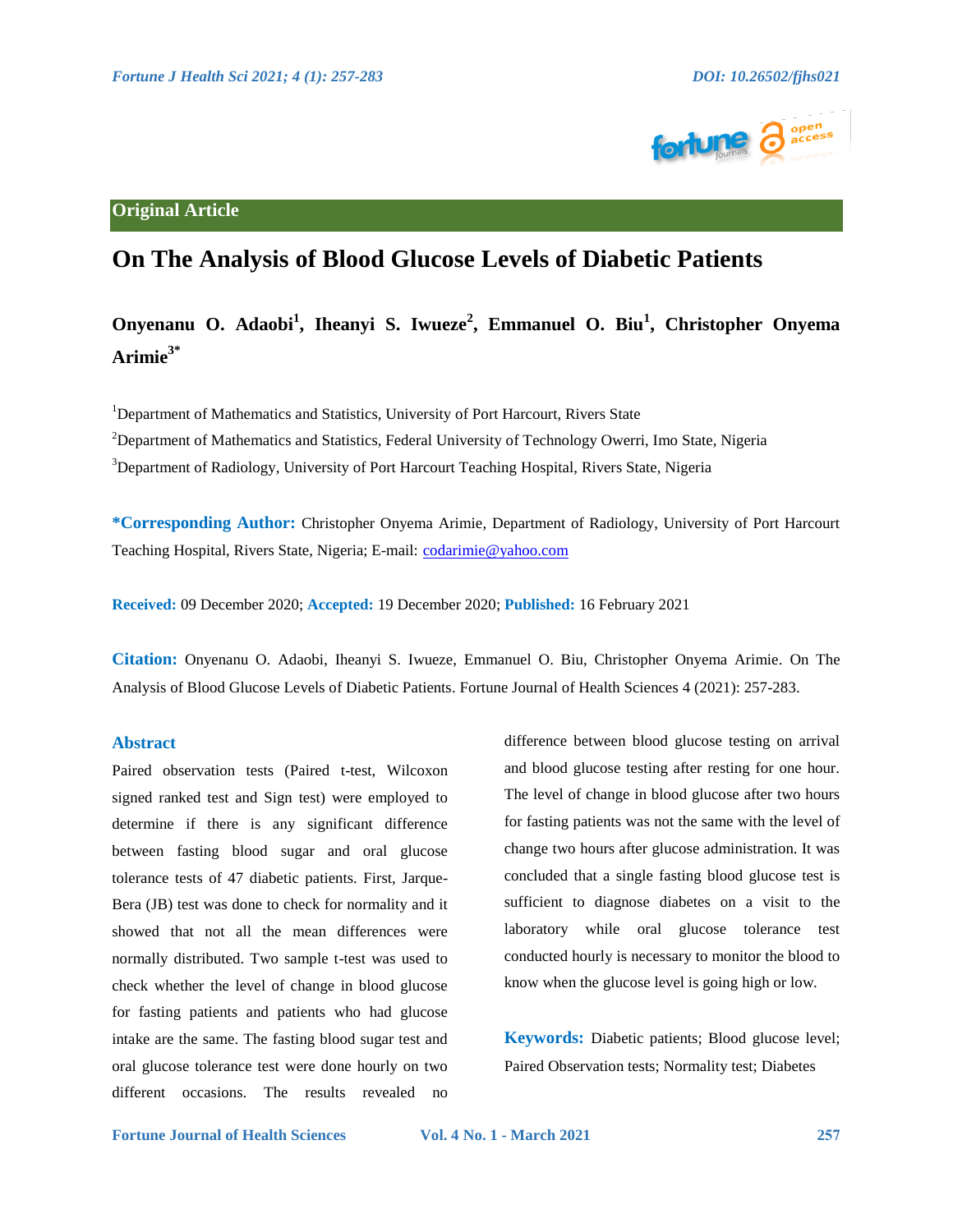## **1. Introduction**

Diabetes is a disease associated with high level of glucose (sugar) in the blood of the sufferer. It is very harmful to the body. Blood glucose testing involves measuring the levels of blood glucose after fasting and after glucose intake. Fasting blood sugar test is required to diagnose diabetes and Oral glucose tolerance test (OGTT), done after glucose intake, helps to monitor the glucose level in the blood of a patient. A hormone called insulin manages or regulates the glucose level in the body. When the body cannot produce enough insulin or when the insulin produced cannot work effectively owing to some other conditions, the blood sugar level rises causing diabetes. If it is too high or too low, medical attention will be needed.

Statistical tests such as Paired Observation tests (including parametric and Non-parametric tests) are useful for ascertaining if there is any significant mean difference between the two measurements (before and after administration of glucose). Also, two sample t-test is useful for checking whether the level of change in fasting blood sugar after two hours is the same with the level of change after administration of glucose. In paired observation, we have Univariate case and Multivariate cases. In Univariate case, two samples obtained are correlated and must be dependent. The two samples are reduced to one by working the differences between the paired observations. Here, the assumptions are: X and Y have a bivariate normal distribution and, X and Y are correlated [1].

The approach used in controlling diabetes is the blood glucose testing. This test measures the concentration of glucose in the blood. Blood glucose

testing consist of fasting blood glucose and glucose intake measurements. The fasting blood sugar is used to diagnose diabetes while glucose intake is conducted to measure the blood glucose level. Oral glucose tolerance test (OGTT) measures first and second stage insulin response to glucose. It compares the level of glucose in the blood before and after administering glucose. After testing the blood glucose level in the patient fasting, 75grams of glucose dissolved in water is given to the patient and another test conducted at one hour and two hours' interval. A glucometer (glucose meter) is used to measure blood glucose and the unit of measurement is mg/dl or mmol/l. Blood glucose level outside the normal range may be an indicator of a medical condition. If the blood sugar measured is greater than 140gm/dl two hours after, it means the person is prediabetic. If it is greater than 199mg/dl two hours after, it means the person has full blown diabetes. If the result is 139mg/dl, it is considered as normal. The purpose of testing blood glucose several times per day is to discover when the blood glucose level is going too low or too high. This will help the doctor to timely take steps to prevent the occurrence of low or high blood glucose levels. The test becomes a warning to those who fall into the category of prediabetic and full blown diabetes as it enables them to change their lifestyle and cut down the intake of foods that has the capacity to increase blood glucose level. It is also beneficial in the sense that it gives information on whether the body can tolerate glucose or not.

It is the practice in hospitals that when a patient arrives, the patient is kept two hours before administration of glucose thereafter, the patient is kept for another two hours to monitor glucose level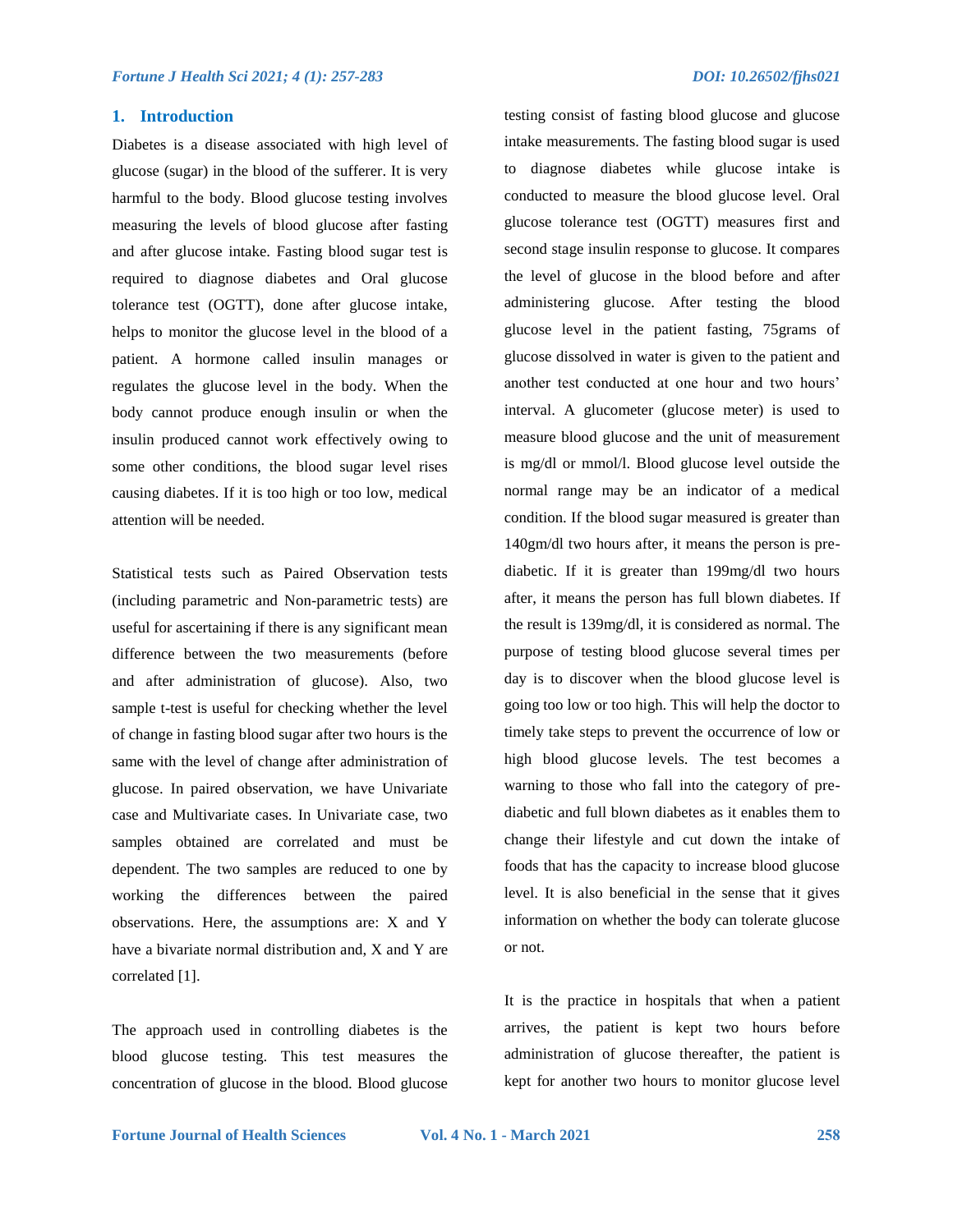[2]. The problem here is to ascertain whether the resting period of two hours is adequate or not and secondly, is the level of change after two hours for fasting glucose and the level of change two hours after glucose administration the same? The purpose of this study is to determine whether there is any significant difference between fasting blood sugar test and oral glucose tolerance test by performing a statistical analysis on blood glucose measurements obtained from the medical laboratory department of a University Teaching Hospital in Nigeria.

The specific objectives are to:

- 1. Determine statistically the adequate period of rest before the administration of glucose.
- 2. Determine whether the glucose level increased after one hour, two hours after glucose administration.
- 3. Determine if the level of change after two hours, for fasting glucose is the same with the level of change two hours after glucose administration.

There are many paired observation test statistics available but this research is limited to three paired observation tests (parametric Paired t-test, Nonparametric Wilcoxon ranked sign test and Sign test) only. Sign test of the median, Wilcoxon signed rank test and paired t-test, were performed to ascertain whether the level of change after one hour and two hour intervals for fasting glucose and after glucose administration, respectively was the same. The two sample t–tests was performed to check whether the level of change in blood glucose for fasting blood sugar test was the same with the test done two hours after glucose intake.

#### **2. Review of Literature**

#### **2.1 Review of works on glucose test**

Glucose, the simplest form of sugar, is the body"s major source of energy while, glucose test measures the amount of glucose in the blood. A hormone called Insulin regulates blood glucose level in the body. According to Martel (2012) [3], Diabetes occurs when the body does not produce enough insulin thereby causing the blood glucose to rise, or when the body cannot use the insulin produced effectively. If diabetes is left untreated, the high blood glucose level will cause damages in the organs. People with diabetes normally go for blood glucose test to determine whether their condition is being managed well or not. A high blood glucose level is an indication of poor management of the diabetes. Blood glucose testing provides information that helps the physician to make decisions on diet and medication dosage.

Saudek *et al* (2006) [4], states that since there is increasing rate of diabetes, there is need to learn how to successfully control blood glucose level as this, leads to significant reduction in mortality due to diabetes, where assessing glycaemia in diabetes is challenging.

According to Haller *et al.* (2004) [5], blood glucose testing helps in administration of medication e.g., deciding the dosage to take. It also tells when the blood glucose level is high or low. An important benefit of blood sugar testing is that diabetic patients are sensitized to read and interpret their results thus, enabling them to take proper actions to improve control of the disease. People on insulin therapy or other medications should test their blood glucose level regularly so as to know when their blood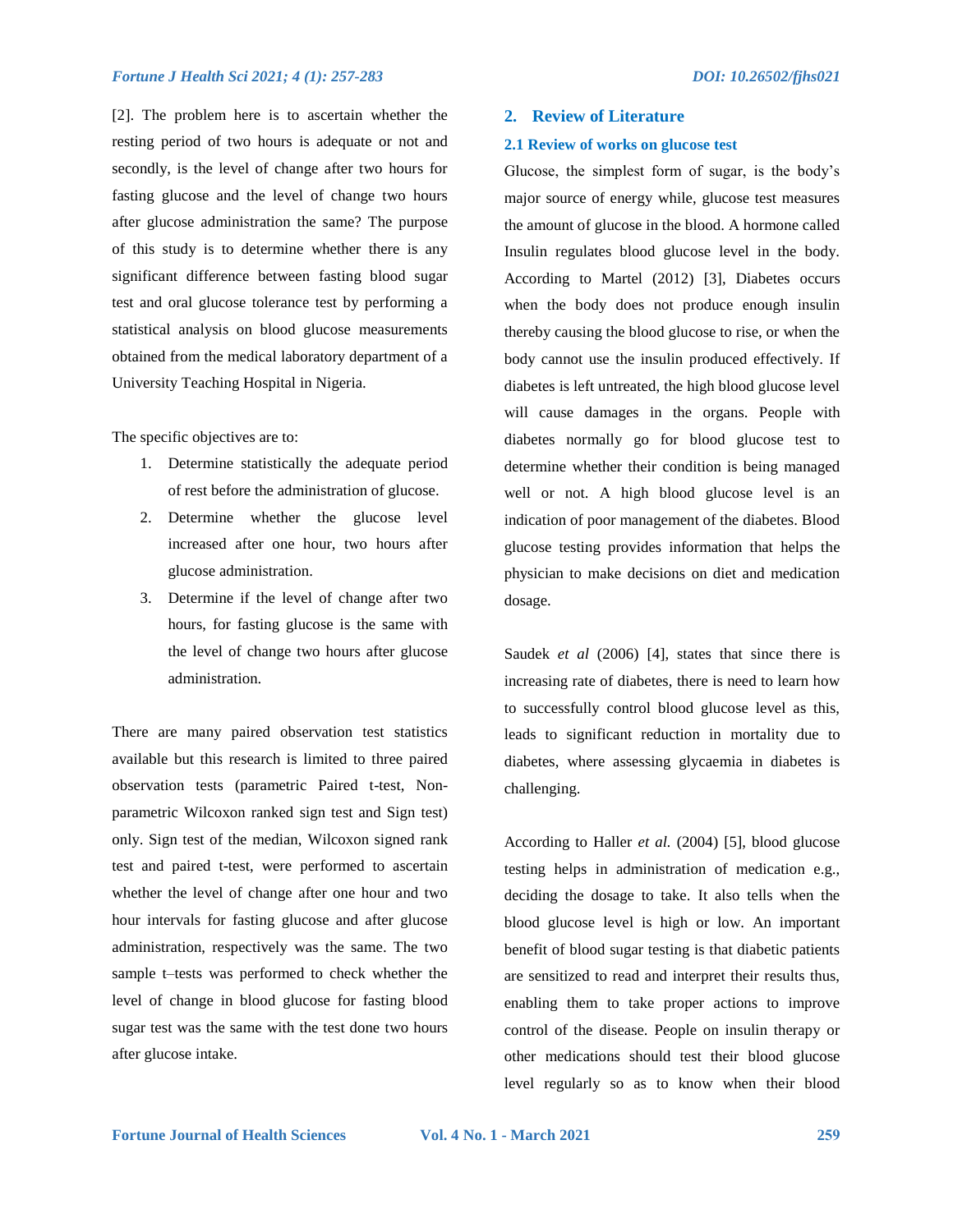glucose level is going too low or too high. Fasting blood sugar test is used to diagnose diabetes while Oral glucose tolerance test is conducted to measure blood glucose level. People with diabetes always have their blood sugar level higher than those without diabetes. According to American Diabetes Association (2006) [6], the normal level of blood glucose in diagnosis ranges from 126mg/dl to 140mg/dl.

**2.2 Review of works on Paired Observation Tests** 

Given two random samples from two populations, we call the data paired if the  $j<sup>th</sup>$  measurement of the first sample is paired with the  $k^{\text{th}}$  measurement of the second sample. Paired data or observations can be analyzed using parametric and non-parametric methods.

Conover (1999) [7], states that parametric test involves population distribution that has a particular form and also involves hypothesis about the population parameters, while non-parametric test does not make assumptions about the underlying distribution. Non-parametric tests use approximate solutions to a particular problem, while parametric tests use particular solutions to approximate problems. Hollander and Wolfe (1973) [8], posits that parametric test depends on distributional assumptions while non – parametric test do not require any strict distributional assumptions. They analyze ranks of a variable instead of using the original values.

Paired  $t - test$  is a parametric statistical method used to compare two population means that emanate from two samples that are correlated. According to Zaiontz  $(2013)$  [9], paired t – test is used to test for the differences in mean of two samples which are dependent on one another. In this case, the null hypothesis is such that the mean difference is equal to zero. Paired  $t - test$  involves comparing two means for information where every person who participated in one sample also participated in the other sample. The difference scores are created for every individual, and we compare mean differences between the results with the mean difference for the population [10,11].

Non-parametric tests for analyzing paired observations include the Sign Test and the Wilcoxon Signed Rank Test. Given n observations from a population with two samples *u* and *v*. For each observation, two paired samples  $\{u_1...u_n\}$  and  $\{v_1...v_n\}$ *v*n} will result. In conducting Wilcoxon signed rank test for paired samples where  $Z_i = v_i - u_i$  for all  $i = 1$ . . . n, it is required that  $Z_i$  are independent. For  $v_i$  and ui, ranking can then be applied and differences taken. Also, the distribution of  $Z_i$ 's is symmetric. The hypothesis,  $H_0$  can be stated as "the distribution of difference scores in the population is symmetric about zero" [9]. The Wilcoxon signed rank test is used to test if the median of a symmetric population is zero. Firstly, the data is ranked without regarding the sign. Secondly, we attach the signs of the main observation to their corresponding ranks [12]. The test can also be applied in the comparison of two dependent or correlated data in which the measurements are ordinal and for samples that are matched or measurements that are repeated on a single sample to check whether the rank in their population mean differ or not [13,14]. In this case, the null hypothesis is that there is no difference in the two paired measurements. According to Mcdonald (2014) [15], the difference scores between the two paired values are computed then, the absolute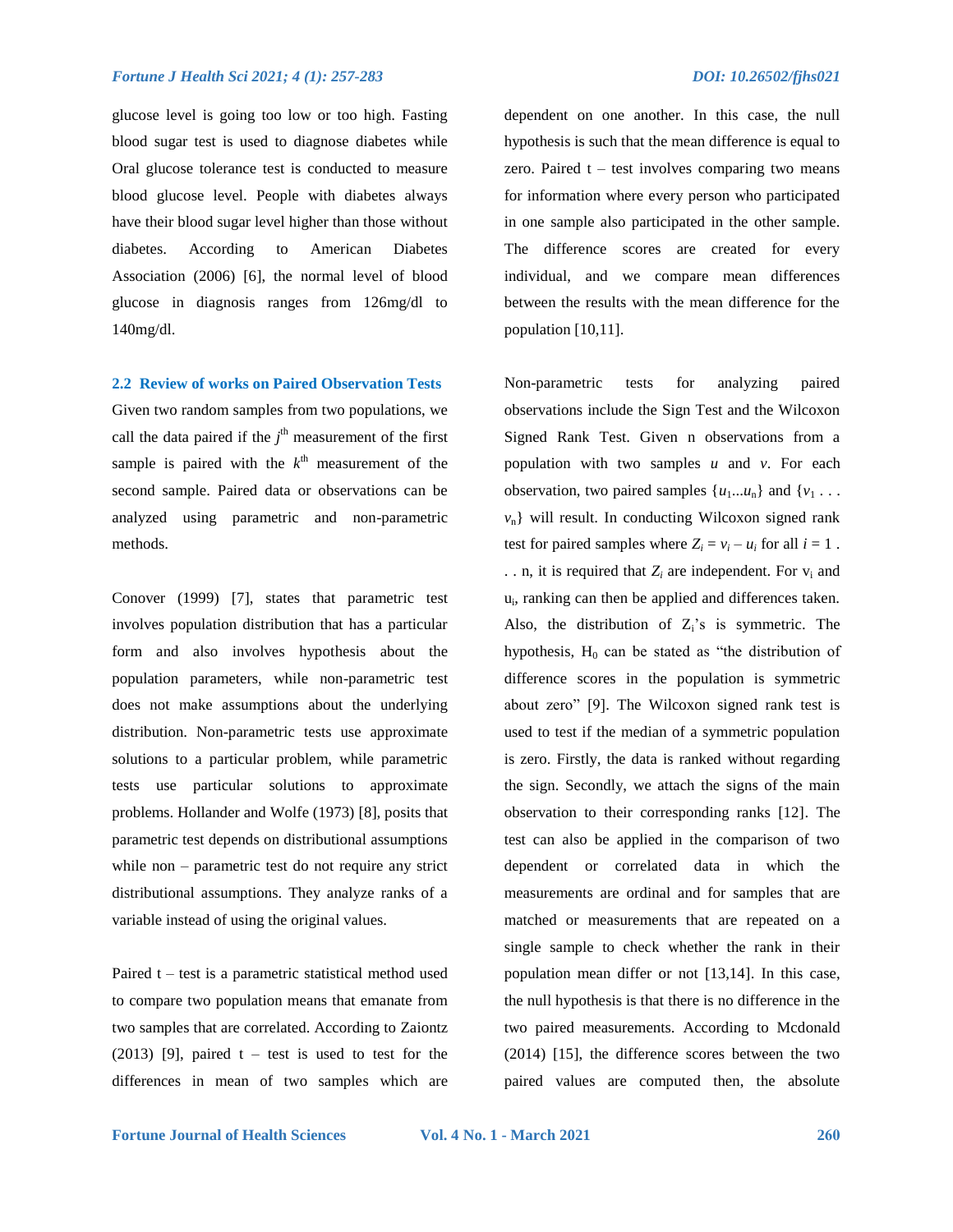differences from the smallest to the largest are taken from the measurements. After that, ranks are assigned to the values. Signs  $(+ or -)$  are also assigned according to the differences. The sum of positive and the negative ranks respectively, are then computed. The rank of all differences in one direction should be added and the smaller of those sums becomes the test statistic. The z distribution approximation for large samples is used and the statistical decision is to reject the null hypothesis if z calculated is greater than 1.96 at 0.05 level of significance.

The Sign test is a non-parametric method used to test the differences between pairs of observations. It is used to determine whether one of a pair of observation is greater or less than the other. It can also be used to test for trend in series of ordinal measurements or a test for correlation [16]. Sign test is used to test a claim that involves matched pairs of sample data, a claim involving numerical data with two categories, or a claim about the population median against a hypothesized value. In other to use it, the data values are first converted to "plus" and 'minus' signs before testing. The sign test makes very few assumptions about the type of distributions under test. It tests the hypothesis that the differences can either be positive or negative using paired data. The test statistic for large samples is  $(plus - minus)^2$  / (plus  $+$  minus). 'Plus' is the number of positive values and 'minus' is the number of negative values. The hypothesis is "the positive and negative values are equally likely" and the test statistic follows chi square distribution with one degree of freedom [17]. Sign test is used to compare the differences between paired groups, analyzing only the signs of the difference scores. The null hypothesis is "the median difference is zero". If the null hypothesis is true, then

approximately half of the differences will be positive and the other half will be negative. The test statistic is the smaller of the number of positive signs or negative signs. The critical value is determined using the Sign Test Table. The decision is to reject  $H_0$  if the test statistic (i.e., the smaller of the positive or negative signs) is less than or equal to the critical value. The p-value is computed based on the observed test statistic.

The sign test is different from the Wilcoxon Signed rank test as the latter is rank based and considers the magnitude of the differences between the paired samples rather than their signs. Both tests differ from parametric t test and assumes that the distribution of the differences within pairs are symmetric without needing normality [8]. In paired samples, we are interested in testing whether the population median is equal or not. That is,

$$
H_0: M_1 = M_2
$$
  
against  
 $H_1: M_1 \neq M_2$  (2.1)

If the parametric test assumptions are satisfied, then paired sample  $t - test$  can be used to test the hypothesis.

Sign test can also be used to check if a binomial distribution has equal chance of success and failure. In this case, the differences of the paired values, using the signs of the individual differences, are taken. Then, the binomial distribution table is used for the test assuming probability,  $p = 0.5$  when the sign is positive and  $q = 0.5$  when the sign is negative [16]. Here, the null hypothesis is "the number of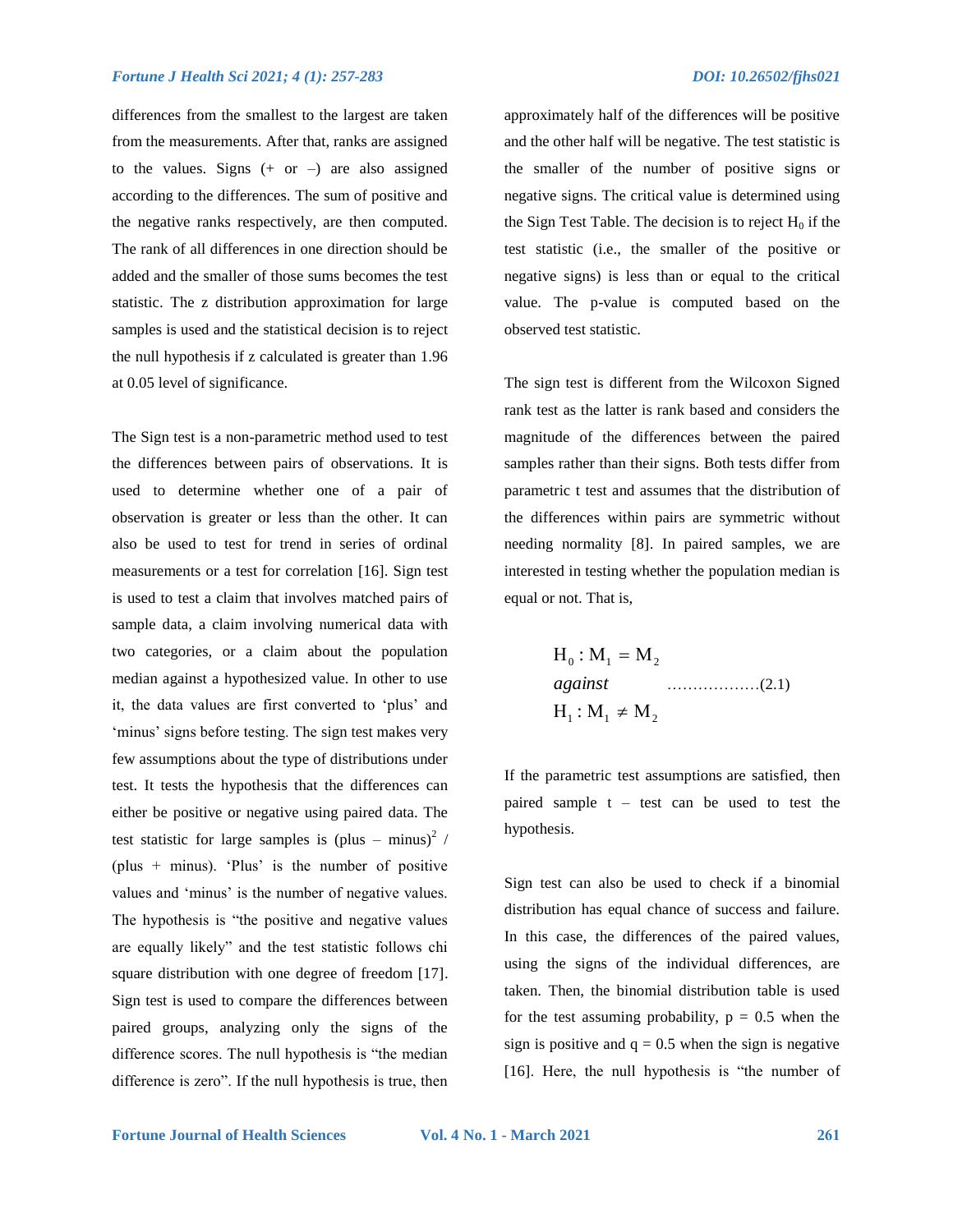positive differences is approximately equal to the number of negative differences". Lucky and Bright (2012) [18], noted that Sign and Wilcoxon signed rank tests are most suitable for analyzing ranked or ordinal data which often deviate drastically from normality thus, making the use of parametric test unsuitable.

The sign test and Wilcoxon signed rank test have been used to analyze many real life occurrences. Ho, *et a*l. (2004) [19] used the Wilcoxon Signed-Rank Test to analyze the effect of a plastic implant into the soft palate of 12 chronic snorers to see if it would reduce the volume of snoring. The result showed that the median change in snoring volume was significantly different from zero. In another experiment, Buchwalder and Huber-Eicher (2004) [20] also used the Wilcoxon Signed-Rank Test to study the aggressive reactions of turkeys housed in pens towards unfamiliar turkey brought into the pen. They found that the median difference between the number of pecks per test in the small pen and in the large pen was significantly greater than zero.

#### **3. Methods**

Statistical analysis on blood glucose measurements of 47 Diabetic Patients obtained from the medical laboratory department of Nnamdi Azikiwe University Teaching Hospital, Nnewi, Anambra State, Nigeria was done using paired observation tests, and two sample t test. The Jarque-Bera (JB) test was used to test for normality of the sample data before the analysis. Definitions and methods of data analysis used are discussed in the following sub-sections. Minitab 18 statistical software was used for all the computations.

#### **3.1 Jarque – Bera (JB) test**

The JB test is based on the classical measures of skewness and kurtosis. It is a "goodness  $-$  of  $-$  fit" test used to check whether the sample data has the skewness and kurtosis matching the normal distribution. The JB statistic has a chi squared distribution with two degrees of freedom  $\chi^2(2)$  [21].

The JB statistic [22] is given as:

$$
JB = n\left(\frac{\gamma_1^2}{6} + \frac{\gamma_2^2}{24}\right) \approx \chi^2(2) \cdots \cdots \cdots (3.1)
$$

where,

 $\gamma_1$  is the skewness,  $\gamma_2$  is the kurtosis and *n* is the sample size.

$$
\gamma_1 = \frac{\sum_{i=1}^{n} (d_i - \bar{d})^3}{ns^3} \dots (3.2)
$$
  

$$
\gamma_2 = \frac{\sum_{j=1}^{n} (d_j - \bar{d})^4}{ns^4} \dots (3.3)
$$

where,

*d* is the difference in each observation**,** 

*s* is the standard deviation.

Equation (3.1) was used to test whether the differences obtain are normally distributed or not.

#### **Hypothesis:**

 $H<sub>0</sub>$ : Data follows a standard normal distribution.

H1: Data does not follow a standard normal distribution.

**Decision rule:** we reject H<sub>0</sub>, if JB  $>\chi^2(2)$ , otherwise accept  $H_0$ 

#### **3.2 Paired Observations Tests**

In this section, we describe parametric and nonparametric methods used in the study. The methods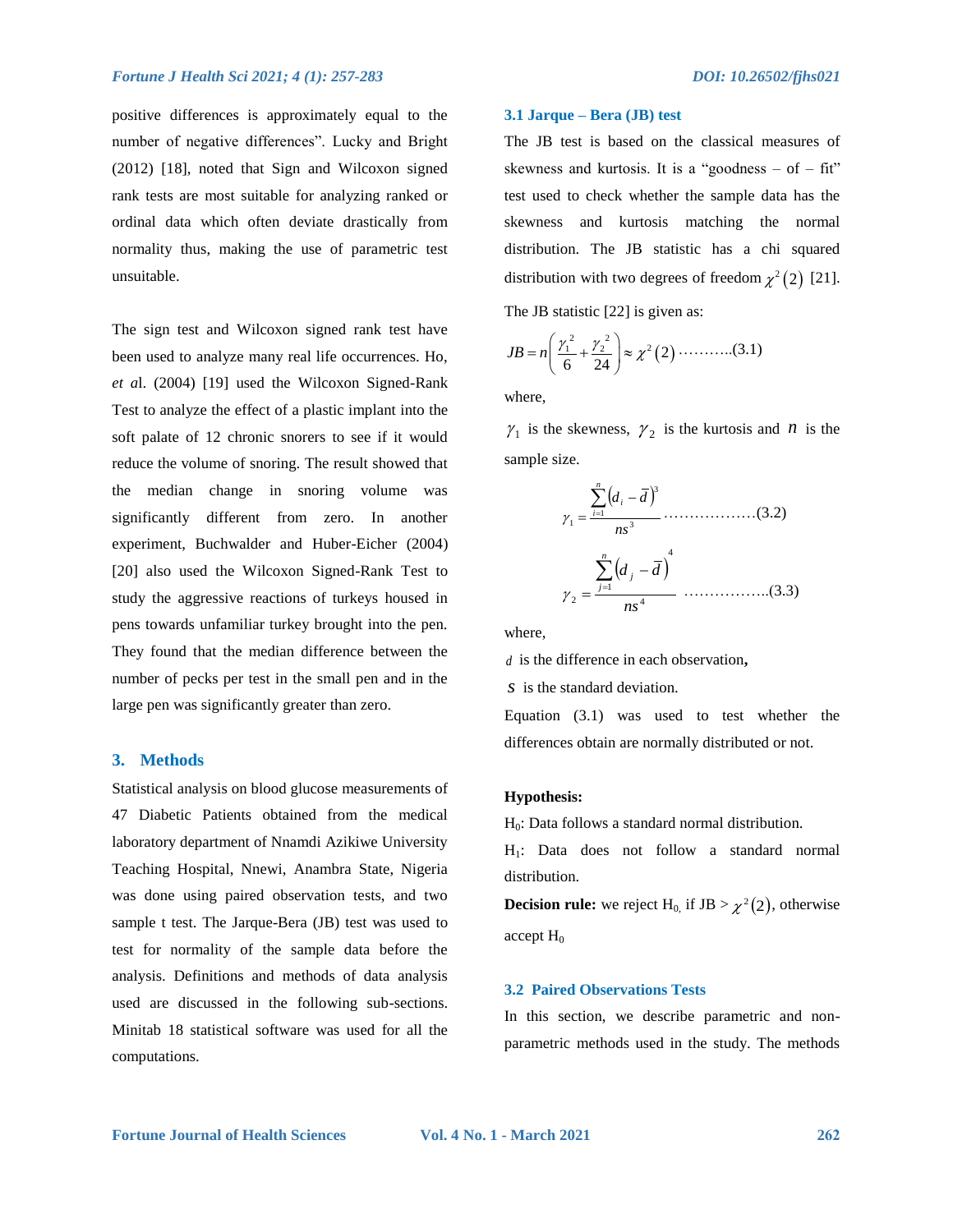are Paired t test, Wilcoxon Signed Rank Test and Sign Test for paired samples.

*1. Paired t – test*: Paired t – test matches responses which are dependent or which are related in a pairwise manner. The matching helps to detect variability that is between the pairs which usually result in small error terms thus, increasing the sensitivity of the hypothesis test or confidence interval. It is used to determine if there are any significant differences that exist between the mean values, under two different conditions but with the same measurement.

Therefore, the paired t-test hypothesis is:

 $H<sub>0</sub>$ : There is no significant mean difference between the two paired samples.

 $H_1$ : There is significant mean difference between the two paired samples.

That is,

H<sub>0</sub>: 
$$
\mu_d = 0
$$
............(3.4)  
H<sub>1</sub>:  $\mu_d \neq 0$ .............(3.5)

*where*  $\mu_d$  is estimated by the mean differences  $d$ between the fasting blood glucose test  $(X_i)$  and oral glucose tolerance test ( $Y_i$ ); using  $\alpha = 0.05$ The t-statistic is given as:

$$
t_{call} = \frac{\overline{d}}{s_d / \sqrt{n}} \dots \dots \dots \dots (3.6)
$$

where,



And



Using the confidence interval (CI),

 *n s CI d t d* 2 1 …………….(3.9)

Accept H<sub>0</sub>, if the  $100(1-\alpha)$ % confidence internal (CI) for the mean difference include zero [17,23].

Note that,

 $\overline{d}$  = Mean difference between paired samples.

 $\mu_d$  = hypothesized population mean difference (usually 0).

 $S_d$  = standard deviation of paired differences.

 $d_i$  = sample item difference.

 $n =$  sample size (number of pairs in the sample).

 $n - 1$  = degree of freedom for the test statistics.  $t =$  paired sample t–test.

In other words, if t calculated is less than the t tabulated, we reject  $H_0$  otherwise we accept the null hypothesis.

#### **2. Assumptions of paired t-test**

The test can only be performed with the matched pairs of sample. The differences of the paired sample must be normally distributed and the data must be continuous.

#### **1. Wilcoxon Signed Ranked Test**

Wilcoxon signed ranked test is useful in cases involving symmetric continuous distribution. In using it, we assume that the mean is equal to the median. The null hypothesis is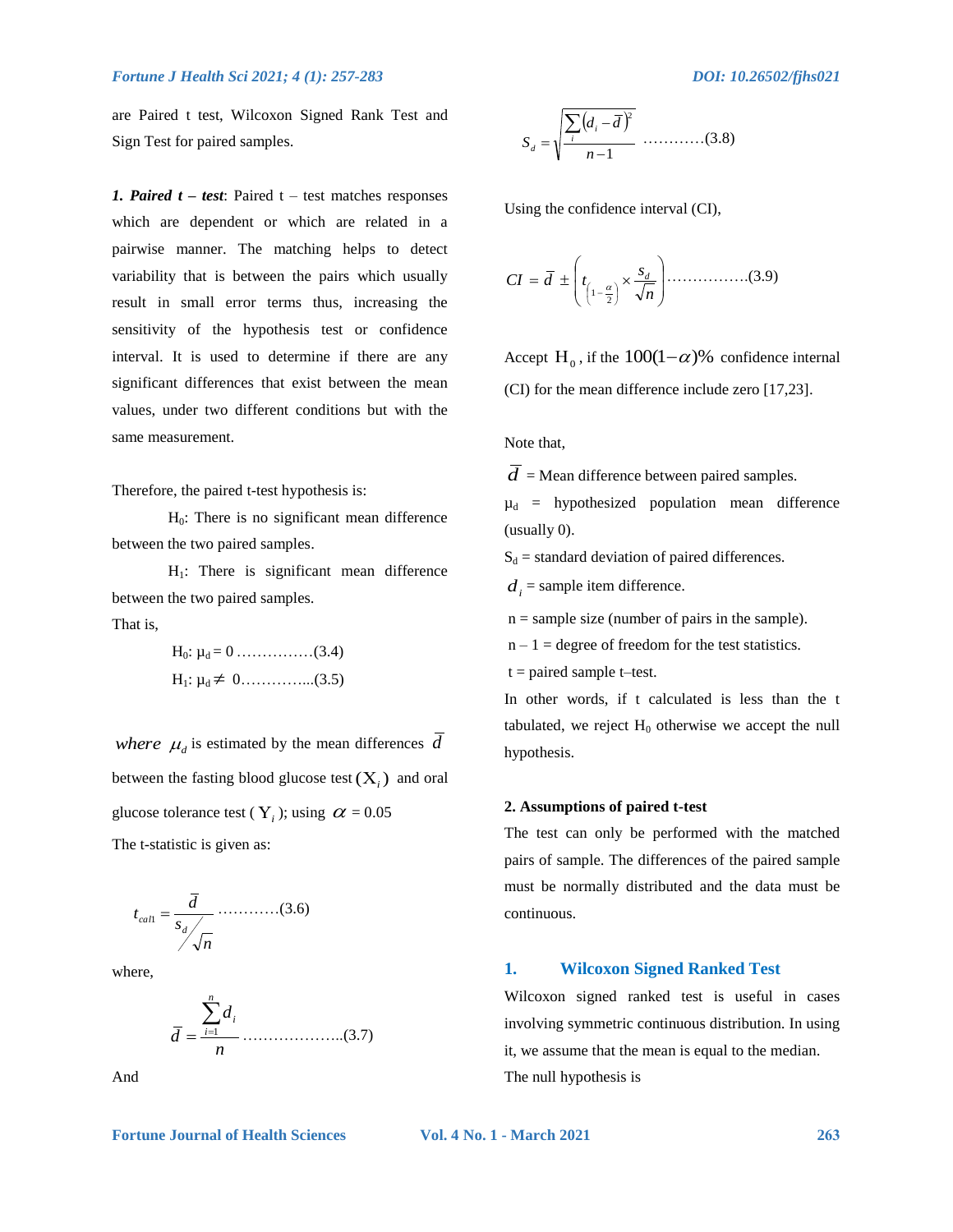H0: µ = µ0………………….(3.10)

Given the random samples  $x_1, x_2, \ldots, x_n$  which come from a continuous and symmetric distribution with mean (median) =  $\mu$ 

- 1) Comparing the differences  $|x_j \mu_0|$  where j =  $1, 2, \ldots, n$
- 2) We are to rank the absolute differences  $|x_j - \mu_0|$  for  $j = 1, 2, \ldots$ , n in ascending order
- 3) Signs  $+$  or  $-$  are allocated based on the direction of the differences, by computing the sum of the positive and the negative ranks respectively.
- 4) Denoting the sum of positive ranks by  $r^+$  and the sum of negative ranks as r<sup>-</sup>.

The test statistic is given as

R = min (r+ ,r- ) ------------------(3.11)

where R is the Wilcoxon signed rank

If R calculated is less than or equal to tabulated R, we reject  $H_0$  at 0.05 level of significance [17].

#### **Assumptions of Wilcoxon Signed Rank test**

The difference between the two data values of a pair is continuous and symmetric. The two samples need to be dependent observations of the cases and the data are measured on an ordinal or interval scale.

#### **2. Sign test**

Sign test, as had been discussed in section 2.1, is used to compare outcomes between paired groups, where only the signs of the difference scores are analyzed. The Probability value (p-value) is computed based on the observed test statistic; the test statistic follows a binomial distribution.

We have

 $p$  (x is success) = [n!/x!(n – X)!]  $p^{x}(1-p)^{n-x}$ ......(3.12) where,

- $n = no$  of observation,
- $p$  is the probability of success or failure = 0.5.

x denotes the Sign test statistic [17].

#### **Assumptions of Sign Test**

The observation can be independent. It can be identically distributed and the measurement scale is at least ordinal.

Our interest was to determine whether the binomial distribution has equal chance of success and failure hence, we compared the outcome between fasting blood glucose test  $(X_i)$  and oral glucose tolerance test  $(Y_i)$ ; using  $\alpha$  at 99%, 95% and 90% confidence level respectively.

#### **3.3 Two sample t- test**

Two sample t-test is a statistical method used to evaluate whether the means of two independent populations differ or not, the observation from one sample are not related to the observation from the other sample. The two sample t-test uses the sample standard deviations to estimate the variance,  $\sigma^2$  for each population [24-26]. Reject the null hypothesis if the p-value is less than 0.05.

We compare the level of change in  $d_3 = x_3 - x_1$ which has to do with two hours before glucose intake and the level of change in  $d_4 = y_1 - x_3$  after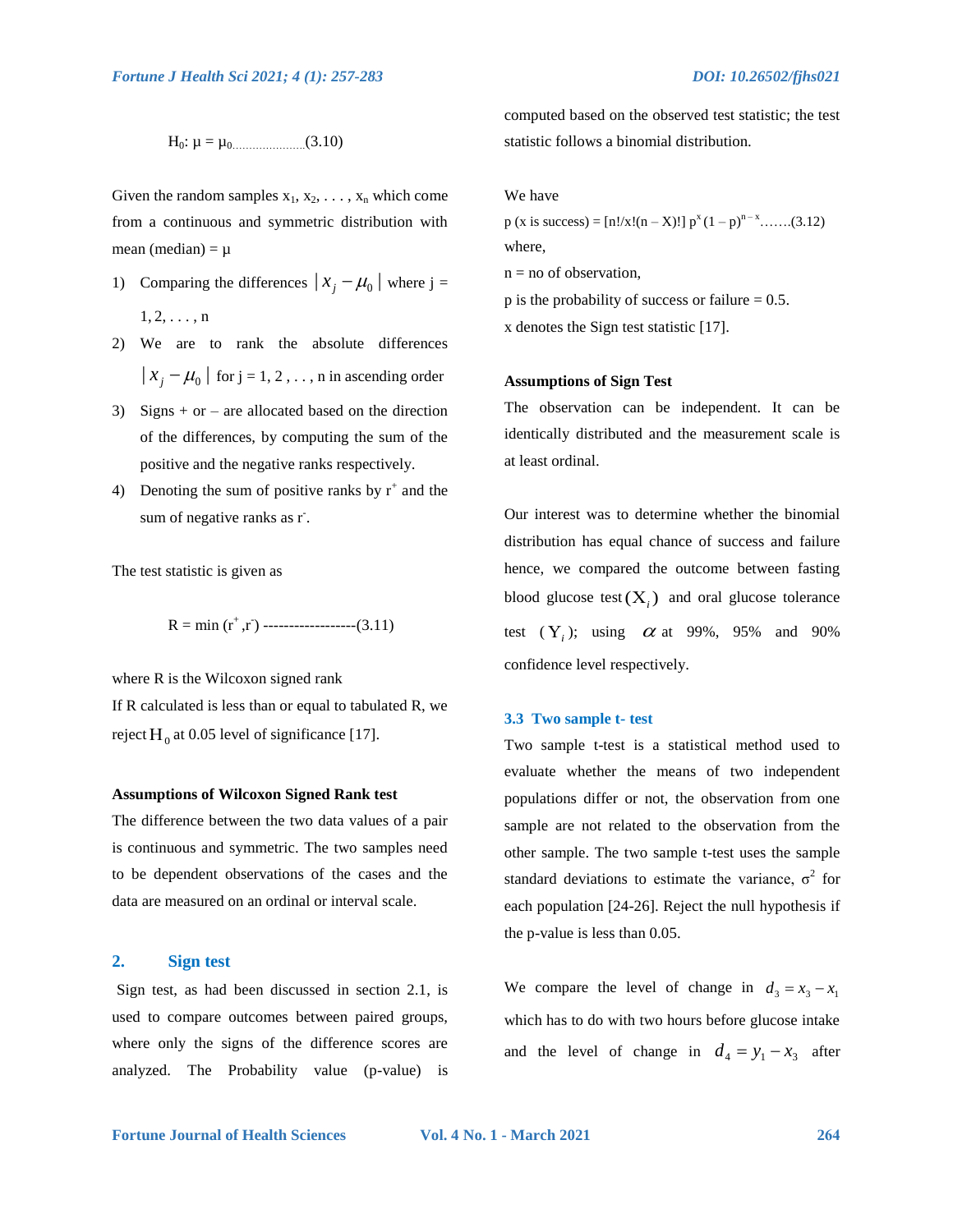glucose administration whether they are the same or not.

The hypothesis is

3 4 : *H*<sup>0</sup> *<sup>d</sup> <sup>d</sup>* ……………(3.13) 3 4 : *H*<sup>1</sup> *<sup>d</sup> <sup>d</sup>* ……………(3.14)

where,

 $d_3$  = change in blood sugar after two hours for fasting patients.

 $d_4$  = change in blood sugar after administration of glucose.

The point estimate for  $\mu_{d_3} - \mu_{d_4}$  is  $\bar{x}_{d_3} - \bar{x}_{d_4}$ where,

1 *k k n d i d x x n* …………….(3.15) 1 *l l n d j d x x n* …………………(3.16)

The standard deviation is

$$
s_d = \sqrt{\frac{{\sigma_1}^2}{n_1} + \frac{{\sigma_2}^2}{n_2}}
$$
............(3.17)

The pooled variance becomes

$$
s_p^2 = \frac{(n_1 - 1)s_1^2 + (n_2 - 1)s_2^2}{n_1 + n_2 - 2} \dots (3.18)
$$

Then the test statistic becomes

2 1 1 1 *n n* 3 4 *s x x t p d d* …………..(3.19)

(Nduka, 2015) [23]with degrees of freedom equal

$$
f_{\rm{max}}
$$

where,

 $S_d$  = the standard deviation of the differences.  $2 =$  $s_p^2$  = the pooled sample variance from population 1 and population 2.  $2 =$  $s_1^2$  = variance of the sample difference one.  $2 =$  $s_2^2$  = variance of the sample difference two.  $n_1$  = size of the sample difference one.  $n_2$  = size of the sample difference two. k is the third difference  $(d_3)$ l is the fourth difference  $(d_4)$ 

2 *d <sup>f</sup> n*<sup>1</sup> *n*<sup>2</sup> …………..(3.20)

#### **Assumptions of two sample t- test**

The data are continuous, they follow normal distribution and variances of the two populations are equal. The two samples are independent and both are simple random samples from their respective population.

#### **3.4 Definition and measurement of variables**

The fasting variables were taken on two different occasions after the initial value,  $X_1$  at one-hour and two-hour interval each. The glucose intake variables were also taking on two occasions at one-hour interval each. Paired Observation tests were used to check whether it is possible to take the recording on three occasions. For the fasting variables we denote the variables with  $x_1$ ,  $x_2$ , and  $x_3$ .

#### where,

 $X_1$  = blood glucose test on arrival.

 $X_2$  = blood glucose after resting for one hour.

 $X_3$  =blood glucose test after two hours.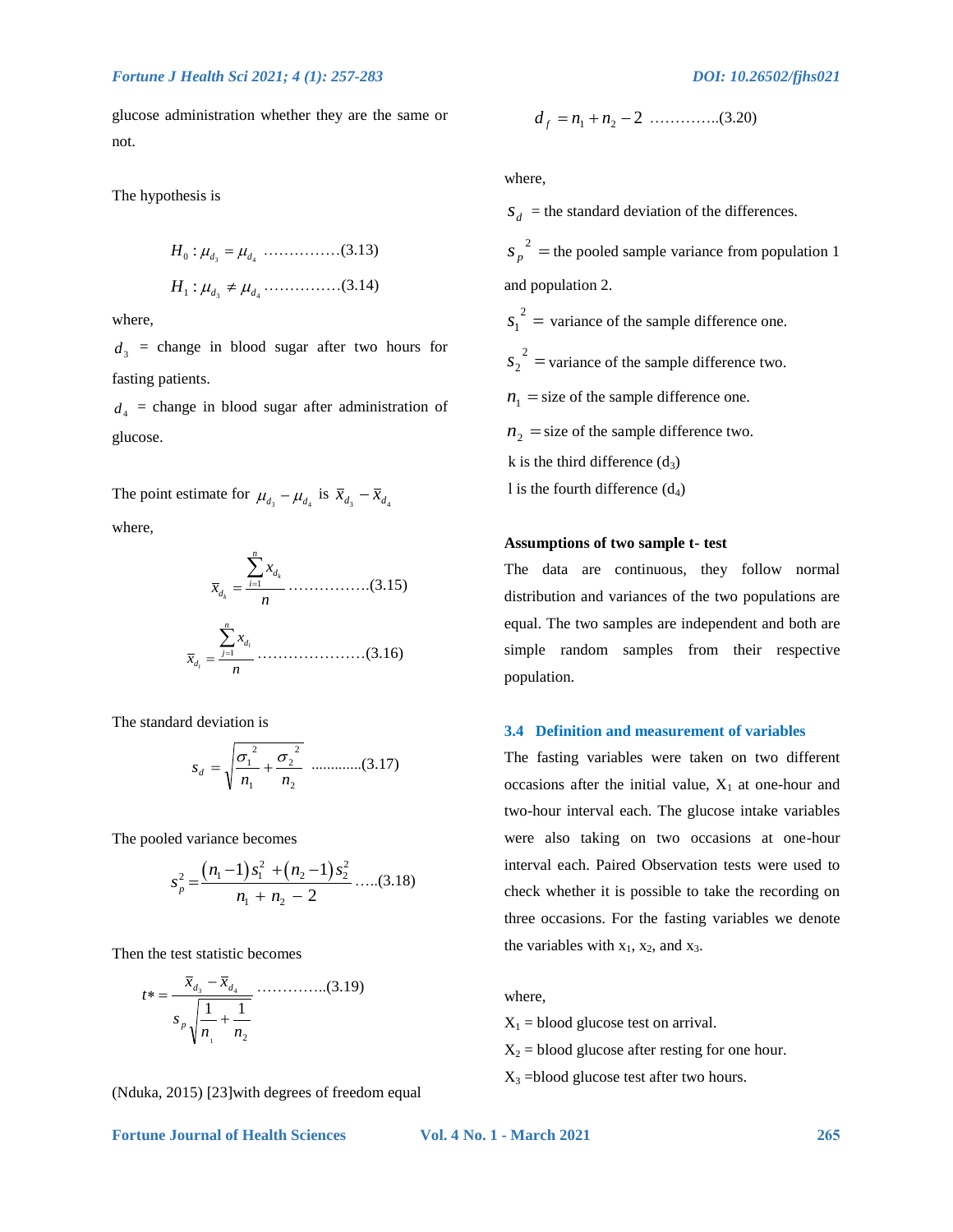On the other hand, we denote the glucose intake variables with  $y_1$ ,  $y_2$ ,

#### where,

y1 =blood glucose test taken one hour after administration of glucose.

y2 =blood glucose test taken two hours after administration of glucose.

For the fasting variables, the differences are:

 $d_1 = x_2 - x_1$  (change in blood sugar after one hour for fasting patients)

 $d_2 = x_3 - x_2$  (change in blood sugar for fasting patents at an interval of one –two hours)

 $d_3 = x_3 - x_1$  (change in blood sugar level after two hours for fasting patients)

For the glucose intake variables, the differences are:

 $d_4 = y_1 - x_3$  (change in blood sugar level after one hour of administration of glucose)

 $d_5 = y_2 - x_3$  (change in blood sugar level after two hours of glucose administration).

 $d_6 = y_2 - y_1$  (change in blood sugar level at one-hour and two-hour interval after glucose administration).

#### **4. Results**

The aim of this work is to determine whether there is any significant difference between fasting blood sugar test and oral glucose tolerance test. The fasting blood sugar test was done hourly on two different occasions, while the oral glucose test was done hourly on two different occasions also. Paired observation tests were done to determine whether it is necessary to test diabetic patients fasting blood sugar hourly up to two different times or not and glucose intake hourly up to two different times, using paired t-test (parametric), Wilcoxon signed rank test and Sign test (Non-parametric). Finally, two sample t-test was used to test whether the level of change after two hours for fasting glucose is the same as the level of change one hour after glucose intake. The results are given in the following subsections.

#### **4.1 Jarque-Bera (JB) test Result**

This test was used to test for normality of the data set differences stated in Section 3.1, for the fasting and glucose intake variables. The results are shown in Table 1.

| Variable       | <b>Skewness</b> | Kurtosis | JB                                       |
|----------------|-----------------|----------|------------------------------------------|
| d1             | $-0.11$         | 2.41     | 11.46898                                 |
| d2             | 0.5             | 1.42     | 5.907117                                 |
| d3             | 0.51            | $-0.05$  | 2.042346                                 |
| d4             | 0.76            | 0.07     | 4.534129                                 |
| d <sub>5</sub> | 0.75            | $-0.05$  | 4.411146                                 |
| d6             | 2.82            | 10.04    | 259.6969                                 |
|                |                 |          | $\ldots$ <sup>2</sup><br>$F \cap \Omega$ |

less than  $\chi^2_{(2)_{0.05}}$  = 5.99. This implies that not all the

From the Table 1,  $d_1 = 11.47$  and  $d_6 = 259.7$  are both greater than  $\chi^2_{(2)_{0.05}}$  = 5.99 while d<sub>2</sub>, d<sub>3</sub>, d<sub>4</sub> and d<sub>5</sub> are

data set differences are normally distributed  $(d_1$  and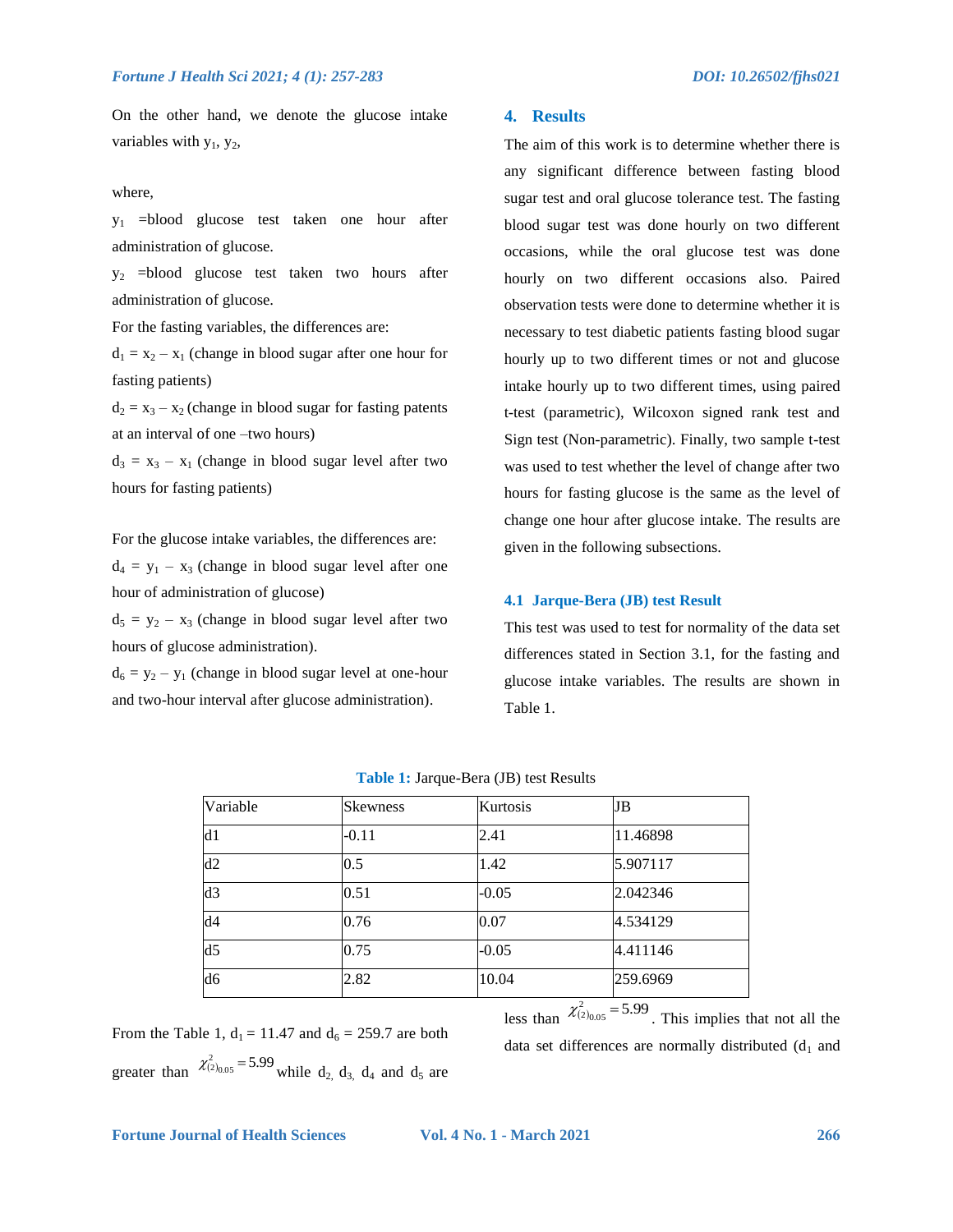$d<sub>6</sub>$  are not normally distributed) thus, indicating the use of both parametric and non-parametric tests.

#### **4.2 Paired Observations Tests Results**

Since the fasting variables are taking on two different occasions, we tested whether it is necessary to take the measurement at one-hour interval before administering glucose to the patient. Tables 2 to 4 summarizes the data set differences test results using the Paired t– test, Wilcoxon signed rank test and Sign test at 99%, 95% and 90% confidence intervals, respectively.

#### **Table 2:** Blood glucose test results at 99% Confidence Interval

| 99%               | Paired $t - test$         | Wilcoxon signed rank test | Sign test                 |
|-------------------|---------------------------|---------------------------|---------------------------|
|                   | T statistic $(p - value)$ | T statistic $(p - value)$ | T statistic $(p - value)$ |
| $d_1 = x_2 - x_1$ | $1.83$ (0.074)            | 2.500(0.060)              | (0.0226)<br>2.000         |
| $d_2 = x_3 - x_2$ | $4.18$ $(0.000)$          | 5.000 (0.000)             | 5.000(0.0000)             |
| $d_3 = x_3 - x_1$ | 3.81 (0.000)              | $6.500$ $(0.001)$         | 5.000(0.0025)             |
| $d_4 = Y_1 - x_3$ | 17.89 (0.000)             | 77.50 (0.000)             | 72.00 (0.0000)            |
| $d_5 = Y_2 - x_3$ | 17.30 (0.000)             | 83.00 (0.000)             | 76.00 (0.0000)            |
| $d_6 = Y_2 - Y_1$ | $3.87$ $(0.000)$          | 4.00<br>(0.000)           | $4.00\quad(0.0000)$       |

Remark: If  $p > 0.05$ , we accept  $H_0$ 

### **Table 3:** Blood glucose test results at 95% Confidence Interval

| 95%               | Paired t – test statistic ( $p -$ | signed<br>Wilcoxon<br>rank test | Sign test statistic |
|-------------------|-----------------------------------|---------------------------------|---------------------|
|                   | value)                            | statistic $(p - value)$         | (p-value)           |
| $d_1 = x_2 - x_1$ | $1.83 \quad (0.074)$              | 2.500(0.060)                    | 2.000(0.0226)       |
| $d_2 = x_3 - x_2$ | $4.18$ $(0.000)$                  | 5.000(0.000)                    | 5.000 (0.000)       |
| $d_3 = x_3 - x_1$ | $3.81$ $(0.000)$                  | 6.500(0.001)                    | 5.000 (0.0025)      |
| $d_4 = Y_1 - x_3$ | 17.89 (0.000)                     | 77.50 (0.000)                   | 72.00 (0.0000)      |
| $d_5 = Y_2 - x_3$ | 17.30 (0.000)                     | 83.00 (0.000)                   | 76.00 (0.0000)      |
| $d_6 = Y_2 - Y_1$ | $3.87$ $(0.000)$                  | 4.00<br>(0.000)                 | $4.00\quad(0.0000)$ |

Remark: If  $p > 0.05$ , we accept  $H_0$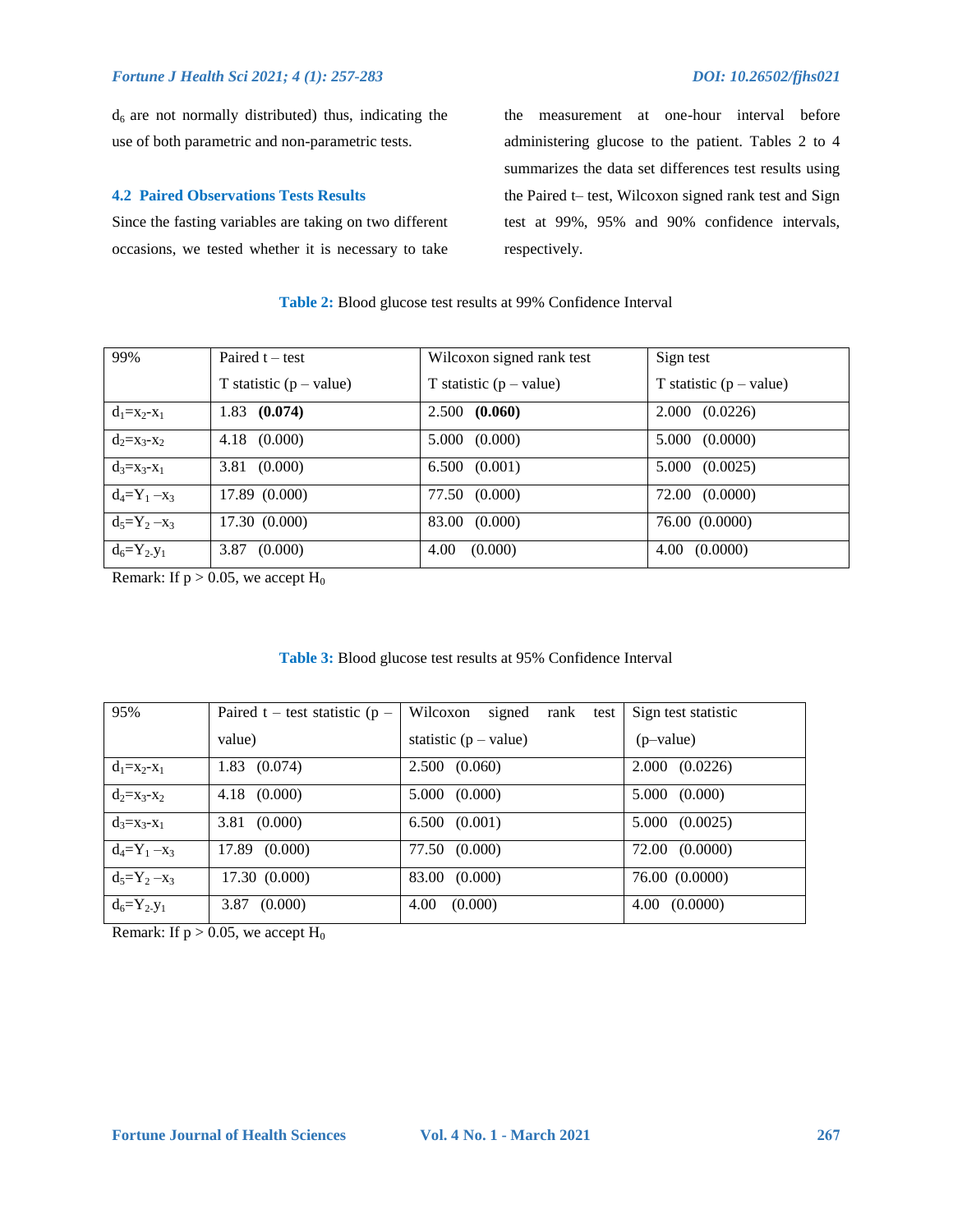| 90%               | Paired $t - test statistic$ | signed<br>Wilcoxon<br>rank<br>test | Sign test statistic |
|-------------------|-----------------------------|------------------------------------|---------------------|
|                   | $(p - value)$               | statistic                          | $(p - value)$       |
|                   |                             | $(p - value)$                      |                     |
| $d_1 = x_2 - x_1$ | 1.83<br>(0.074)             | 2.500(0.060)                       | 2.000(0.0226)       |
| $d_2 = X_3 - X_2$ | 4.18<br>(0.000)             | 5.000 (0.000)                      | 5.000 (0.0000)      |
| $d_3 = X_3 - X_1$ | 3.81<br>(0.000)             | 6.500(0.001)                       | 5.000 (0.0025)      |
| $d_4 = Y_1 - x_3$ | 17.89<br>(0.000)            | 77.50 (0.000)                      | 72.00 (0.0000)      |
| $d_5 = Y_2 - x_3$ | 17.30<br>(0.000)            | 83.00 (0.000)                      | 76.00 (0.0000)      |
| $d_6 = Y_2 - Y_1$ | 3.87<br>(0.000)             | 4.00<br>(0.000)                    | $4.00\quad(0.0000)$ |

#### **Table 4:** Blood glucose test results at 90% Confidence Interval

Remark: If  $p > 0.05$ , we accept H<sub>0</sub>

#### The results (Tables 2 to 4), show that:

For paired t – test of fasting variables  $x_1$  and  $x_2$ , the confidence interval for the mean difference between the two fasting variables include zero suggesting that there is no significant difference between them. The p–value is 0.074 further suggesting that the data are consistent with H<sub>0</sub>:  $\mu_d = 0$ . Since p > 0.05, we accept  $H<sub>0</sub>$  and conclude that there is no difference between the two paired samples.

For Wilcoxon signed rank test, the fasting variables,  $x_1$  and  $x_2$  measurement results shows that  $p$  – value (p  $= 0.060$  is greater than 0.05 and the median difference between  $x_1$  and  $x_2$  is zero. Therefore, we accept  $H<sub>o</sub>$  and conclude that there is no significant difference in median of the fasting variables after one-hour interval. However, the sign test for the fasting variables,  $x_1$  and  $x_2$  shows that the p – value (p  $= 0.0226$ ) is less than 0.05 implying difference between them hence, we reject  $H_0$  and conclude that the fasting variables,  $x_1$  and  $x_2$  do not have common median.

### **4.3 Two sample t- test Result**

From Section 3.4, the level of change after two hours for fasting glucose,  $d_3 = x_3 - x_1$  and the level of change one hour after glucose administration,  $d_4 = y_1$  $- x_3$ . We computed the means and variances of both  $d_3$  and  $d_4$ , and their pooled variance as discussed in Section 3.3. The results show that  $\bar{x}_{d_3} = 7.5$ ,  $\bar{x}_{d_4} = 73.8$ ,  $s_{d_3} = 13.4$ ,  $s_{d_4} = 30.5$ ,  $s_p^2 = 23.5325$ ,  $p =$ 0.000 and  $df = 92$ . The p-value <sub>cal</sub> (0.000) is less than p-value  $_{tab}$  (0.05), we reject  $H_0$  and conclude that there is significant difference between the level of change in blood sugar for fasting patients and the level of change in blood sugar after administration of glucose.

#### 5. **Discussion**

These results suggest that it is not necessary to take the blood glucose measurements every one hour rather, it should be taken every two hours since there was no difference between blood glucose tested on arrival and one hour after resting, as shown by the results of paired  $t - test$  and Wilcoxon signed rank test at all three levels of significance (99%, 95% and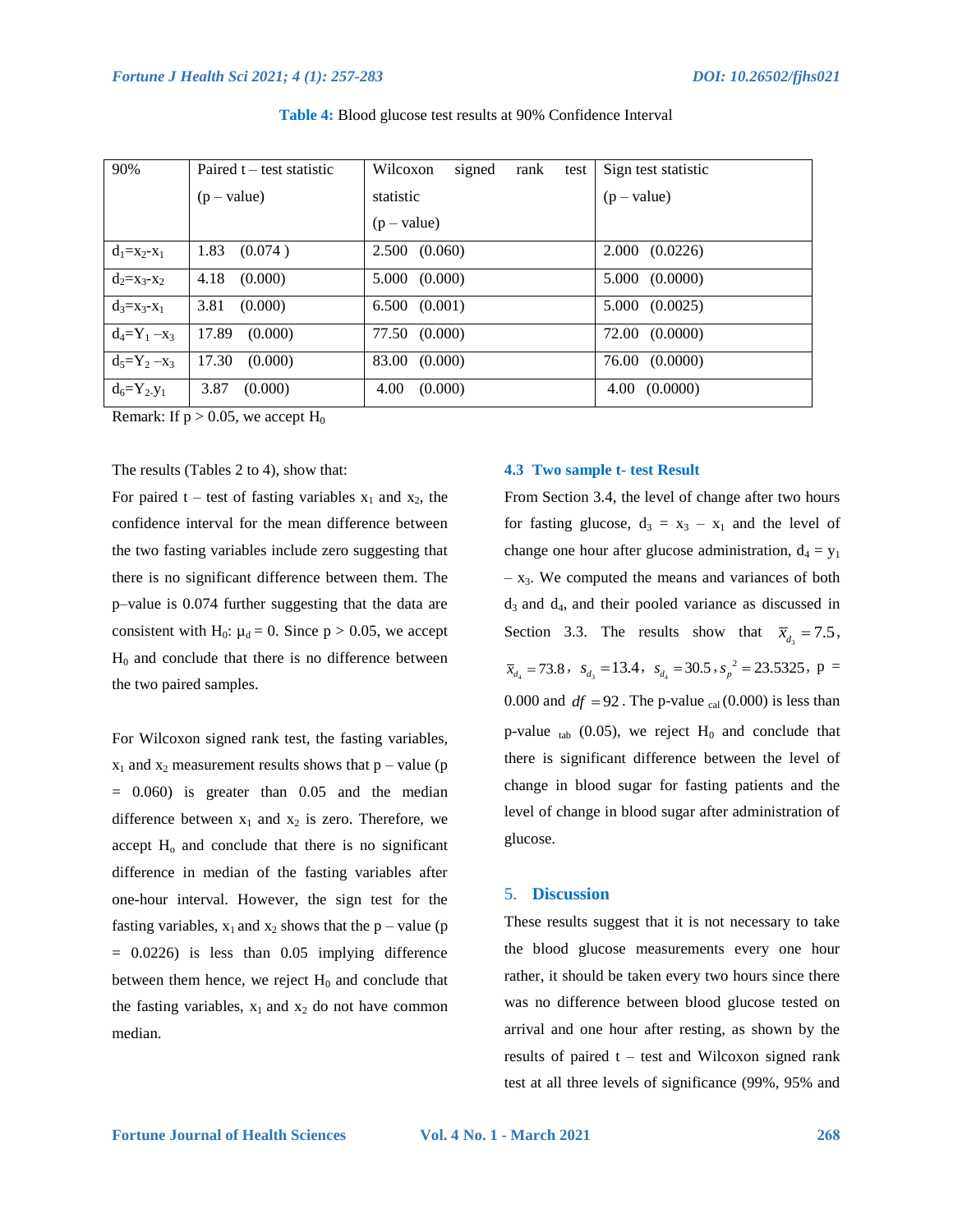90%) respectively. This implies that conducting fasting blood glucose test three different times on a visit, is not necessary as it amounts to a waste of time, money and resources. Furthermore,  $d_2$  to  $d_6$  in Tables 2 to 4, have p-values ( $p = 0.00$ ) less than 0.05 for all the three paired-observation tests, indicating that there is significant difference between the variables. The change in blood sugar level after glucose intake is significant. The blood sugar level increased progressively after administering glucose at one-hour and two-hour intervals. This shows that a measurement in one hour or two after administering glucose is sufficient to give the diagnosis. There was significant difference between the change in blood sugar level after two hours for fasting glucose test and after one hour of glucose administration for the Oral glucose tolerance test. As a result, it is necessary to measure glucose level at hourly intervals after administering glucose to help monitor when the blood glucose level is too high or too low.

### **6. Conclusion**

Based on the above results, it was concluded that a single fasting blood glucose test is sufficient to diagnose diabetes on a visit to the laboratory while oral glucose tolerance test conducted hourly is necessary to monitor the blood to know when the glucose level is going high or low.

#### **Acknowledgement**

We thank the Management and staff of Chemical Pathology Laboratory of Nnamdi Azikiwe University Teaching Hospital Nnewi for providing the information/test results that formed the data used for this study.

#### **References**

- 1. Alvin CR: Methods of multivariate Analysis; 2nd edition USA; John Wiley and sons, Inc (2002).
- 2. Henry JB. Clinical diagnosis and management by laboratory methods (20th edition) Philadelphia, Saunders (2001).
- 3. Martel Y. Odd Diabetes Trick "Kills" Diabetes Industry (2012).
- 4. Saudek CD, Derr RL, Kalyani RR. Assessing glycemia in diabetes using selfmonitoring blood glucose and hemoglobin A1c. JAMA 295 (2006): 1688-1697.
- 5. Haller MJ, Stalvey MS, Silverstein JH. Predictors of control of diabetes: monitoring may be the key. The Journal of Pediatrics 144 (2004): 660-661.
- 6. American Diabetes Association: "January 2006 Diabetes Care "Diabetes Care 29 (2006): 51-580.
- 7. Conover WJ. Practical non-parametric Statistics  $(3<sup>rd</sup>$  edition) john Wiley and sons, Inc (1999).
- 8. Hollander M, Wolfe DA. Nonparametric statistical methods (1973).
- 9. Zaiontz C. Real statistics using Excel. Obtenido de http://www. real-statistics. Com (2015).
- 10. Nolan SA, Heinzen T. Step by step solutions; T- tests: paired/dependent independent; statistics for the Behavioral Sciences (2002).
- 11. Martin K, Naomi A. Points of Significance Comparing sample mean (2014).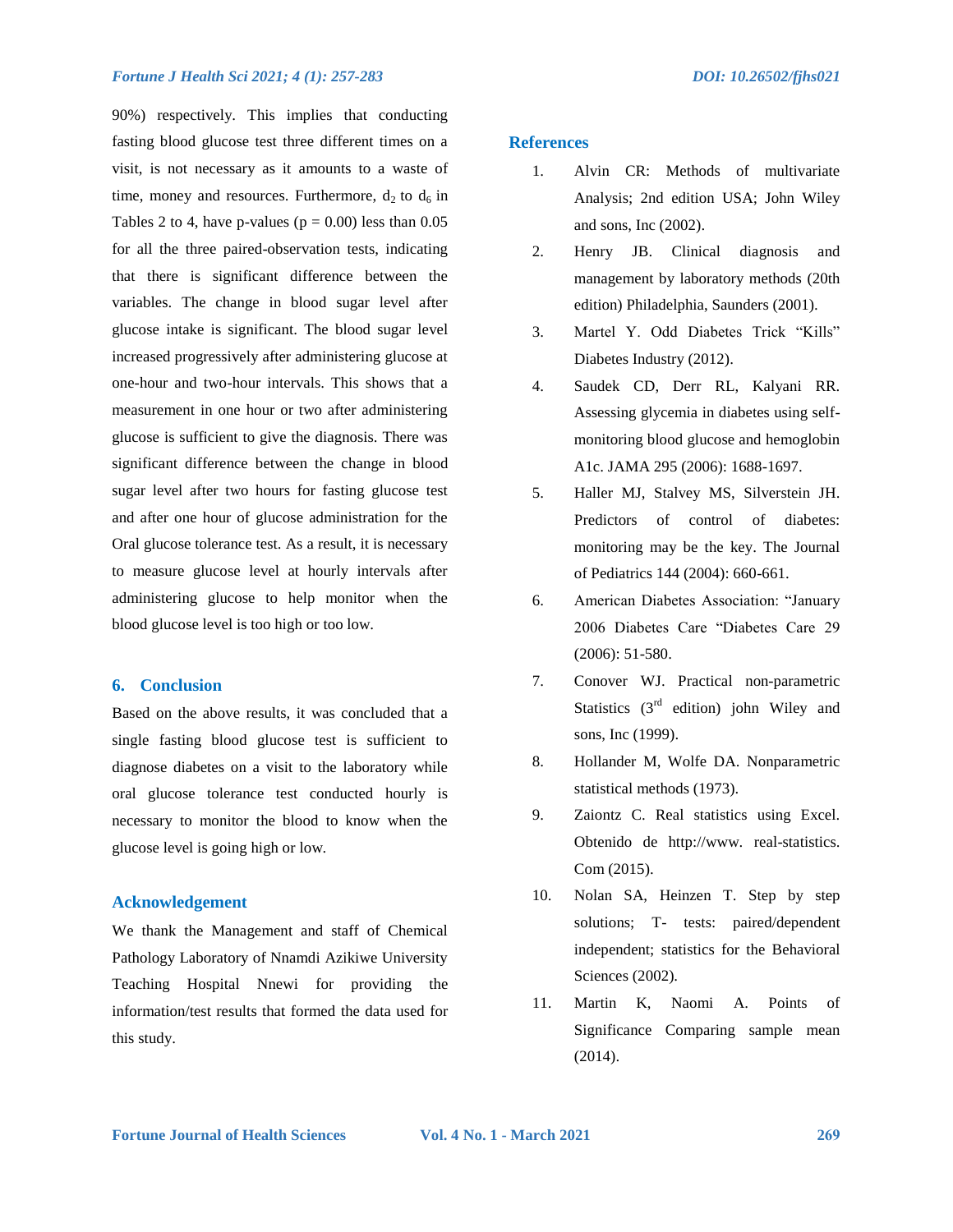- 12. Rosner B, Glynn RJ, Lee ML. The Wilcoxon signed rank test for paired comparisons of clustered data. Biometrics 62 (2006): 185-192.
- 13. Lehman EL. Nonparametrics: Statistical Methods Based on Ranks. San Francisco: Holden-Oay (1975).
- 14. Shier R. "statistics" The Wilcoxon signed Rank sum test, mathematics learning support Centre (2004): 1-3.
- 15. McDonald HJ. A Handbook of Biological Statistics  $3<sup>rd</sup>$  edition (2014): 186-189.
- 16. Nwobi FN, Nduka EC. Statistical Notes and Tables for Research;  $2<sup>nd</sup>$  edition, Alphabet Nigeria Publishers, Owerri (2003).
- 17. Corder GW, Foreman DI. Nonparametric statistics: A step-by-step approach. John Wiley & Sons (2014).
- 18. Ochei LS, Ajibade BF. Methodology in Non-parametric Statistics; Proceedings of Bi-annual National Conference of Statistics Research Group (2012): pp 102- 110.
- 19. Ho WK, Wei WI, Chung KF. Managing disturbing snoring with palatal implants: a pilot study. Archives of Otolaryngology– Head & Neck Surgery 130 (2004): 753- 758.
- 20. Buchwalder T, Huber-Eicher B. Effect of increased floor space on aggressive behaviour in male turkeys (Meleagris gallopavo). Applied Animal Behaviour Science 89 (2004): 207-214.
- 21. Brys G, Hubert M, Struyf A. Robust measures of tail weight. Computational Statistics & Data Analysis 50 (2006): 733- 759.
- 22. Bera AK, Jarque CM. Efficient tests for normality, homoscedasticity and serial independence of regression residuals: Monte Carlo evidence. Economics Letters 7 (1981): 313-318.
- 23. Nduka EC. Statistics Concepts and Methods. 3<sup>rd</sup> Edition Reprinted, Clara's Prints, Port Harcourt, Nigeria (2015).
- 24. Hakstian AR, Roed JC, Lind JC. Twosample T–2 procedure and the assumption of homogeneous covariance matrices. Psychological Bulletin 86 (1979): 1255.
- 25. Delaney HD, Vargha A. The Effect of Nonnormality on Student's Two-Sample T Test (2000).
- 26. Lehman A, O'Rourke N, Hatcher L, et al. JMP for basic univariate and multivariate statistics: methods for researchers and social scientists. Sas Institute (2013).
- 27. Dallar GE. Non parametric Statistics (2000).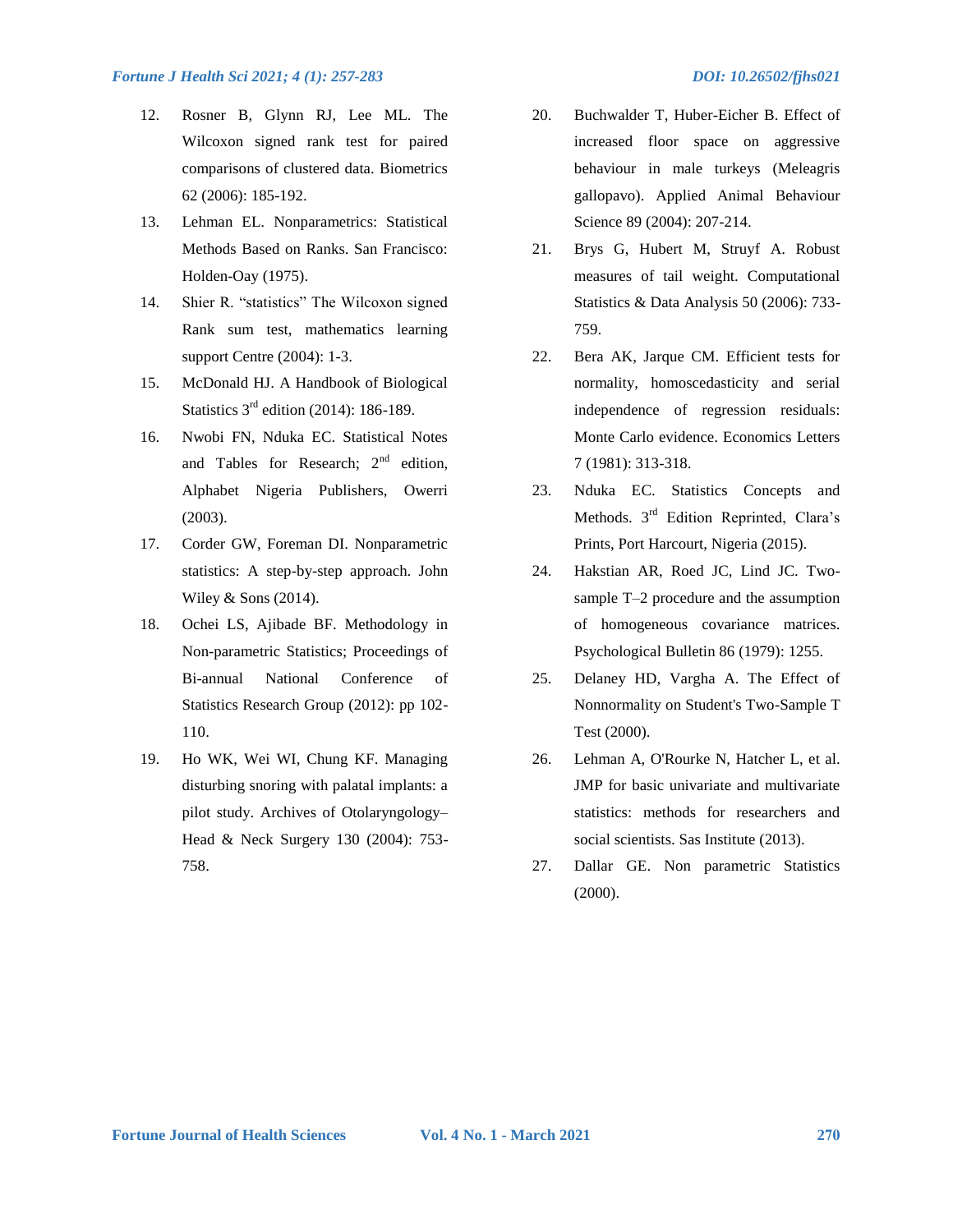# **Appendix A**

The Data (Blood Glucose Measurements) Used For The Statistical Analysis.

Fasting blood sugar variable Glucose intake variables

| $N\!/\!s$       | Initial value   | $1st$ hr         | $2nd$ hr         | 1 <sup>st</sup><br>after<br>hr | $2nd$ hr after | $3rd$ hr<br>after |
|-----------------|-----------------|------------------|------------------|--------------------------------|----------------|-------------------|
|                 |                 |                  |                  | taken glucose                  | taken glucose  | taken glucose     |
| $\mathbf{1}$    | 90              | 93               | 98               | 140                            | 145            | 152               |
| $\sqrt{2}$      | 85              | $\overline{80}$  | 87               | 152                            | 152            | 160               |
| $\overline{3}$  | 100             | 95               | 102              | 181                            | 190            | 195               |
| $\overline{4}$  | 110             | 105              | 100              | 200                            | 225            | 210               |
| $\overline{5}$  | 109             | 100              | 103              | 171                            | 180            | 182               |
| $\sqrt{6}$      | 92              | 105              | 130              | 185                            | 183            | 180               |
| $\overline{7}$  | 108             | 110              | 110              | 165                            | 168            | 170               |
| $\overline{8}$  | 88              | 100              | 120              | 161                            | 165            | 170               |
| $\overline{9}$  | 115             | 118              | 124              | 181                            | 180            | 181               |
| $\overline{10}$ | 116             | 115              | 100              | 200                            | 205            | 205               |
| 11              | 93              | 100              | 97               | 215                            | 217            | 220               |
| $\overline{12}$ | 84              | $\overline{92}$  | 96               | 150                            | 145            | 140               |
| $\overline{13}$ | $\overline{82}$ | 86               | $\overline{90}$  | 162                            | 160            | 160               |
| $\overline{14}$ | 91              | $\overline{92}$  | 94               | 135                            | 140            | 142               |
| 15              | 100             | 102              | 100              | 140                            | 140            | 150               |
| 16              | 112             | 100              | 107              | 170                            | 180            | 182               |
| 17              | 120             | 125              | 128              | 200                            | 250            | 320               |
| 18              | 100             | 126              | 130              | 195                            | 200            | 202               |
| $\overline{19}$ | 128             | 120              | 125              | 195                            | 190            | 198               |
| $\overline{20}$ | 130             | 124              | 110              | 205                            | 207            | 209               |
| 21              | 101             | 74               | 85               | 200                            | 210            | 212               |
| $\overline{22}$ | 92              | 85               | $\overline{88}$  | 140                            | 145            | 160               |
| 23              | 78              | $\overline{75}$  | $\overline{80}$  | $\overline{140}$               | 152            | 155               |
| $\overline{24}$ | 90              | $\overline{90}$  | 98               | 142                            | 150            | 152               |
| 25              | 87              | $\overline{93}$  | 97               | 170                            | 171            | 171               |
| $26\,$          | 90              | 103              | 108              | 185                            | 184            | 180               |
| $\overline{27}$ | 85              | $\overline{95}$  | $\overline{90}$  | 190                            | 192            | 200               |
| $\overline{28}$ | 119             | $\overline{120}$ | 119              | 198                            | 200            | 210               |
| 29              | 102             | $\overline{95}$  | $\overline{100}$ | 200                            | 210            | 220               |
| 30              | 96              | 98               | 104              | 250                            | 280            | 282               |
| 31              | 92              | 94               | 100              | 200                            | 225            | 210               |
| 32              | 83              | 92               | 100              | 200                            | 205            | 205               |
| 33              | 99              | 101              | 98               | 215                            | 217            | 220               |
| 34              | 107             | 109              | 101              | 162                            | 160            | 160               |
| $\overline{35}$ | 83              | $\overline{94}$  | 103              | 135                            | 140            | 145               |
| 36              | 105             | 110              | 125              | 175                            | 180            | 185               |
| 37              | 118             | 115              | 120              | 195                            | 200            | 205               |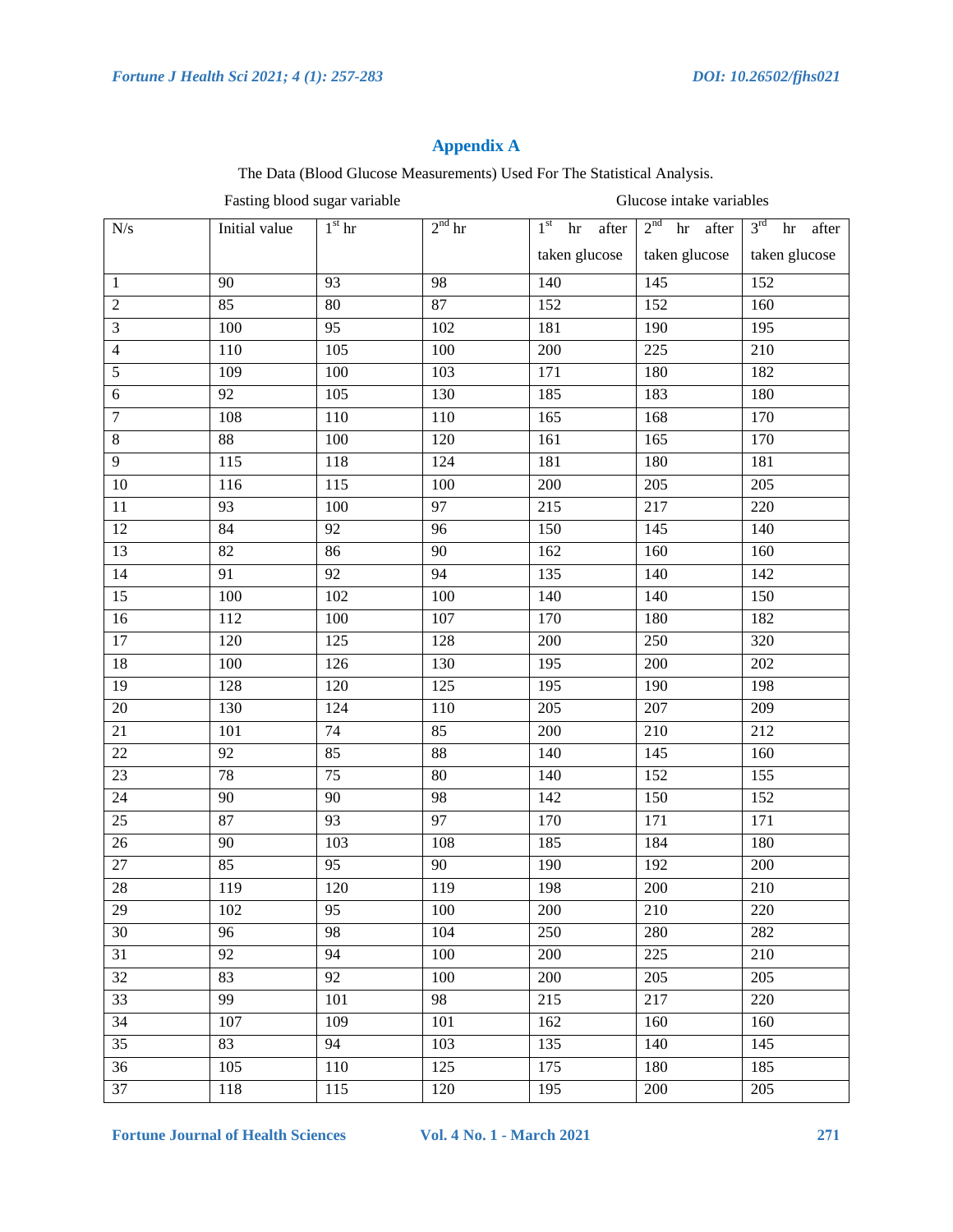| 38 | 100 | 100 | 105 | 185 | 188 | 190 |
|----|-----|-----|-----|-----|-----|-----|
| 39 | 80  | 85  | 102 | 240 | 242 | 250 |
| 40 | 77  | 81  | 110 | 245 | 252 | 260 |
| 41 | 88  | 100 | 120 | 180 | 182 | 188 |
| 42 | 82  | 85  | 90  | 195 | 195 | 199 |
| 43 | 100 | 125 | 130 | 216 | 220 | 222 |
| 44 | 120 | 125 | 128 | 184 | 189 | 200 |
| 45 | 116 | 116 | 120 | 235 | 240 | 241 |
| 46 | 110 | 105 | 108 | 270 | 272 | 275 |
| 47 | 92  | 105 | 130 | 202 | 210 | 210 |

**Data Source:** Nnamdi Azikiwe University Teaching Hospital Nnewi (NAUTH), 2019.

# **Appendix B**

The differences data set for the fasting and glucose intake variables Minitab 18 result output of Skewness and Kurtosis (See JB"s computation in Table 4.1).

### **Descriptive Statistics: d1, d2, d3, d4, d5, d6**

| Variable       | <b>Skewness</b> | Kurtosis |
|----------------|-----------------|----------|
| d1             | $-0.11$         | 2.41     |
| d2             | 0.50            | 1.42     |
| d3             | 0.51            | $-0.05$  |
| d4             | 0.76            | 0.07     |
| d <sub>5</sub> | 0.75            | $-0.05$  |
| dб             | 2.82            | 10.04    |
|                |                 |          |

# **Appendix C**

#### Paired Observation tests of Diabetic Patients ( $\alpha = 99\%)$ )

### **Paired T-Test and CI: 1st hr, Initial value**

Paired T for 1st hr - Initial value

|               | N  | Mean    | StDev        | SE Mean |
|---------------|----|---------|--------------|---------|
| 1st hr        | 47 | 101.234 | 13.795 2.012 |         |
| Initial value | 47 | 98.830  | 13.921       | 2.031   |
| Difference    | 47 | 2.40426 | 9.00642      | 1.31372 |

99% CI for mean difference: (-1.12573, 5.93424)

T-Test of mean difference = 0 (vs not = 0): T-Value =  $1.83$  P-Value =  $0.074$ 

# **Paired T-Test and CI: 2nd hr, 1st hr**

Paired T for 2nd hr - 1st hr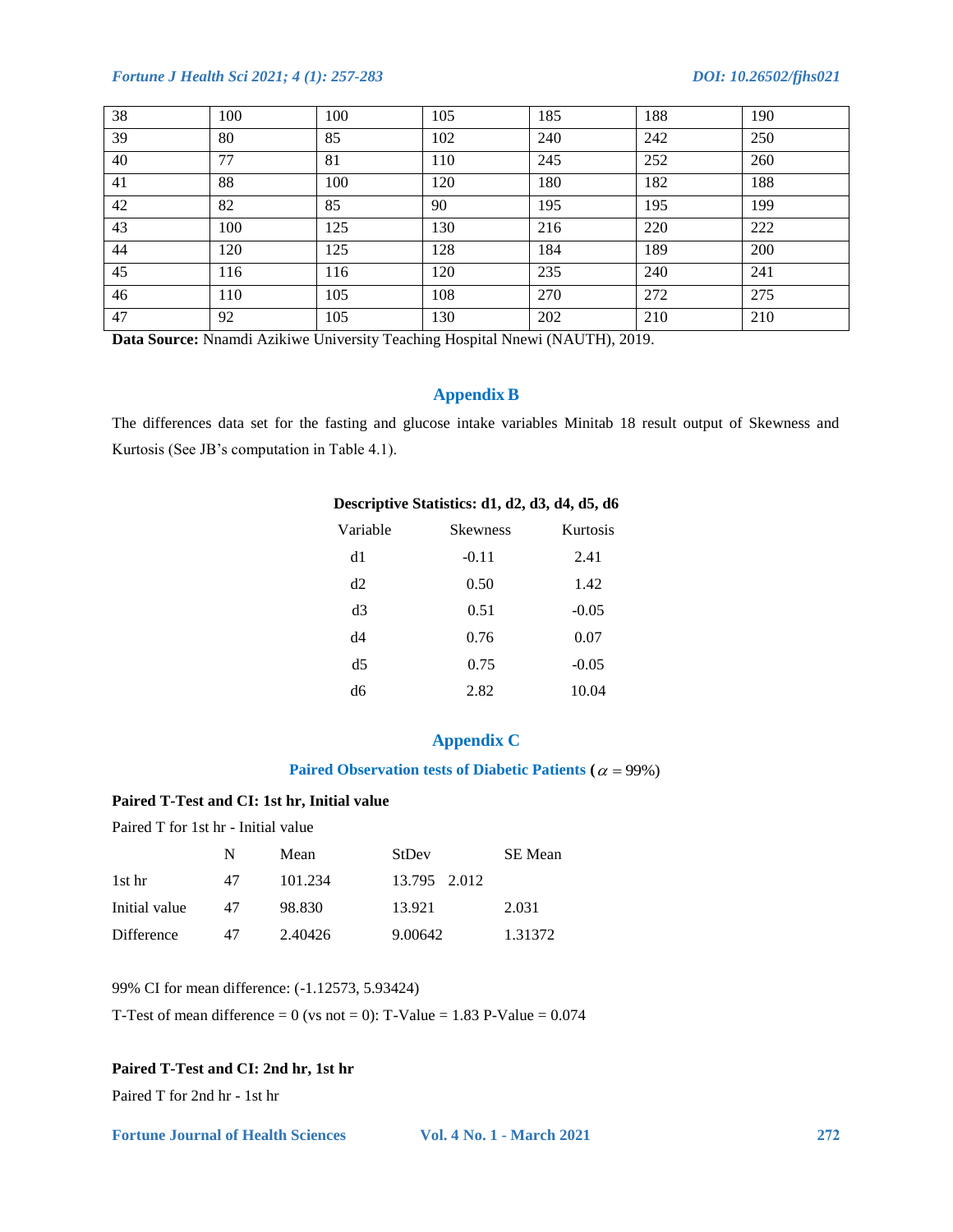|            | N  | Mean    | StDev   | <b>SE</b> Mean |
|------------|----|---------|---------|----------------|
| 2nd hr     | 47 | 106.596 | 13.812  | 2.015          |
| 1st hr     | 47 | 101.234 | 13.795  | 2.012          |
| Difference | 47 | 5.36170 | 8.78592 | 1.28156        |

99% CI for mean difference: (1.91814, 8.80527)

T-Test of mean difference = 0 (vs not = 0): T-Value =  $4.18$  P-Value =  $0.000$ 

#### **Paired T-Test and CI: 2nd hr, Initial value**

Paired T for 2nd hr - Initial value

|               | N  | Mean StDev       | SE Mean |
|---------------|----|------------------|---------|
| 2nd hr        | 47 | 106.596 13.812   | 2.015   |
| Initial value | 47 | 98.830 13.921    | 2.031   |
| Difference    | 47 | 7.76596 13.97080 | 2.03785 |

99% CI for mean difference: (2.29023, 13.24169)

T-Test of mean difference = 0 (vs not = 0): T-Value =  $3.81$  P-Value =  $0.000$ 

# **Paired T-Test and CI: 1st hr after taken glucose, 2nd hr**

Paired T for 1st hr after taken glucose - 2nd hr

|                  | N  | Mean    | StDev  | SE Mean |
|------------------|----|---------|--------|---------|
| 1st hr after tak | 47 | 186.213 | 31.700 | 4.624   |
| 2nd hr           | 47 | 106.596 | 13.812 | 2.015   |
| Difference       | 47 | 79.6170 | 30.514 | 4.4510  |

#### 99% CI for mean difference: (67.6570, 91.5770)

T-Test of mean difference = 0 (vs not = 0): T-Value =  $17.89$  P-Value =  $0.000$ 

#### **Paired T-Test and CI: 2nd hr after taken glucose, 2nd hr**

Paired T for 2nd hr after taken glucose - 2nd hr

|                  | N  | Mean    | StDev   | SE Mean |
|------------------|----|---------|---------|---------|
| 2nd hr after tak | 47 | 191.766 | 35.105  | 5.121   |
| 2nd hr           | 47 | 106.596 | 13.812  | 2.015   |
| Difference       | 47 | 85.1702 | 33.7441 | 4.9221  |

99% CI for mean difference: (71.9445, 98.3959)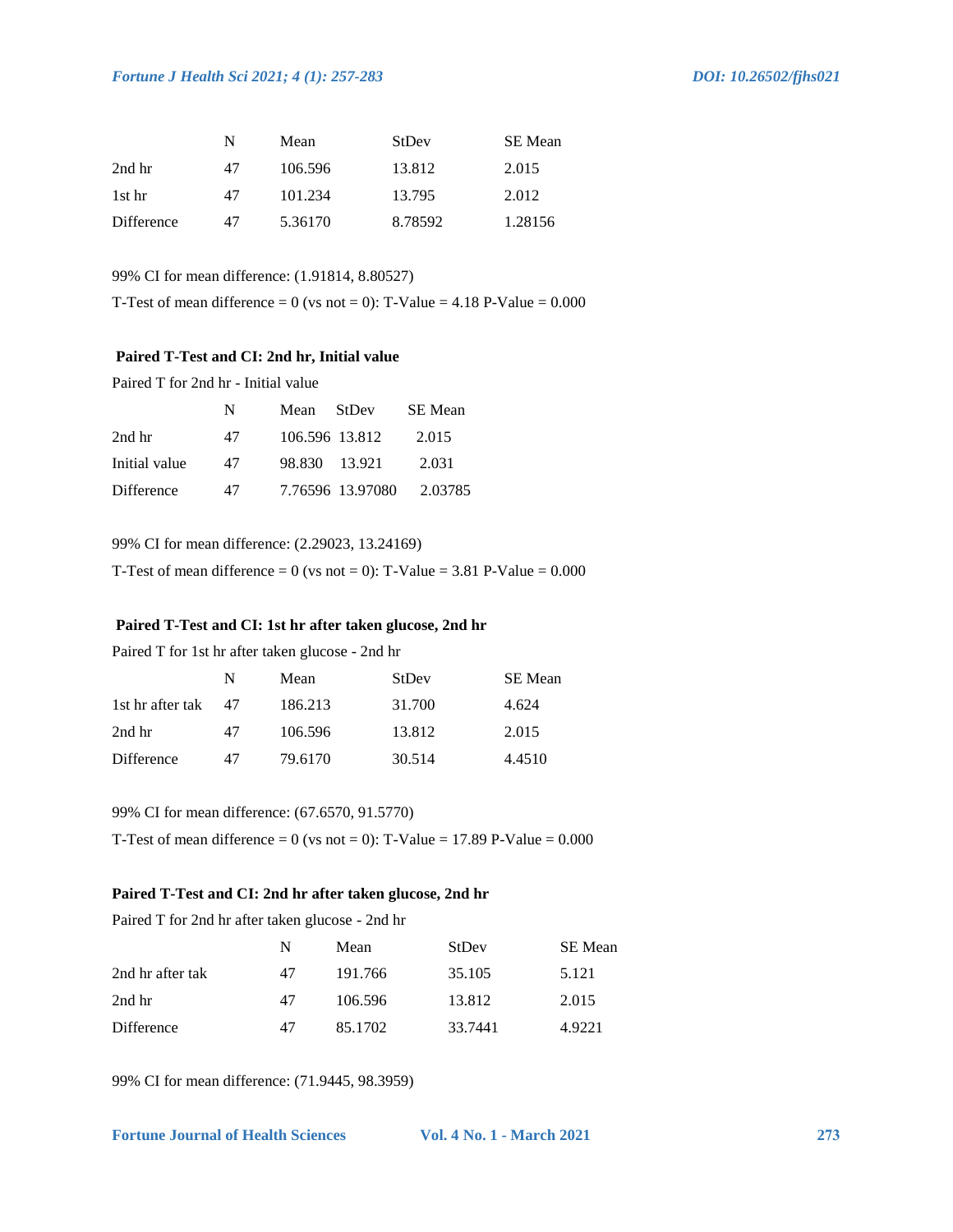T-Test of mean difference = 0 (vs not = 0): T-Value = 17.30 P-Value =  $0.000$ 

### **Paired T-Test and CI: 2nd hr after taken glucose, 1st hr after taken glucose**

Paired T for 2nd hr after taken glucose - 1st hr after taken glucose

|                     | N   | Mean    | StDev   | SE Mean |
|---------------------|-----|---------|---------|---------|
| 2nd hr after tak 47 |     | 191.766 | 35.105  | 5.121   |
| 1st hr after tak    | -47 | 186.213 | 31.700  | 4.624   |
| Difference          | 47  | 5.55319 | 9.83076 | 1.43396 |

#### 99% CI for mean difference: (1.70011, 9.40627)

T-Test of mean difference = 0 (vs not = 0): T-Value =  $3.87$  P-Value =  $0.000$ 

# **Wilcoxon Signed Rank Test: d1**

Test of median  $= 0.000000$  versus median not  $= 0.000000$ 

|    |    |    | N for Wilcoxon Estimated N Test Statistic P Median |       |
|----|----|----|----------------------------------------------------|-------|
| d1 | 47 | 44 | 656.5 0.060                                        | 2.500 |

### **Wilcoxon Signed Rank Test: d2**

| Test of median = $0.000000$ versus median not = $0.000000$ |    |     |                                                    |       |  |
|------------------------------------------------------------|----|-----|----------------------------------------------------|-------|--|
|                                                            |    |     | N for Wilcoxon Estimated N Test Statistic P Median |       |  |
| d2                                                         | 47 | 46. | 910.0 0.000                                        | 5.000 |  |

### **Wilcoxon Signed Rank Test: d3**

| Test of median = $0.000000$ versus median not = $0.000000$ |    |     |                                                    |       |  |
|------------------------------------------------------------|----|-----|----------------------------------------------------|-------|--|
|                                                            |    |     | N for Wilcoxon Estimated N Test Statistic P Median |       |  |
| d3                                                         | 47 | 45. | 825.00.001                                         | 6.500 |  |

#### **Wilcoxon Signed Rank Test: d4**

| Test of median $= 0.000000$ versus median not $= 0.000000$ |    |    |                                                    |         |  |  |
|------------------------------------------------------------|----|----|----------------------------------------------------|---------|--|--|
|                                                            |    |    | N for Wilcoxon Estimated N Test Statistic P Median |         |  |  |
| d4                                                         | 47 | 47 | 1128.0 0.000                                       | - 77.50 |  |  |

### **Wilcoxon Signed Rank Test: d5**

| Test of median $= 0.000000$ versus median not $= 0.000000$ |                          |    |                           |        |  |
|------------------------------------------------------------|--------------------------|----|---------------------------|--------|--|
|                                                            | N for Wilcoxon Estimated |    | N Test Statistic P Median |        |  |
| d5                                                         | 47                       | 47 | 1128.0 0.000              | -83.00 |  |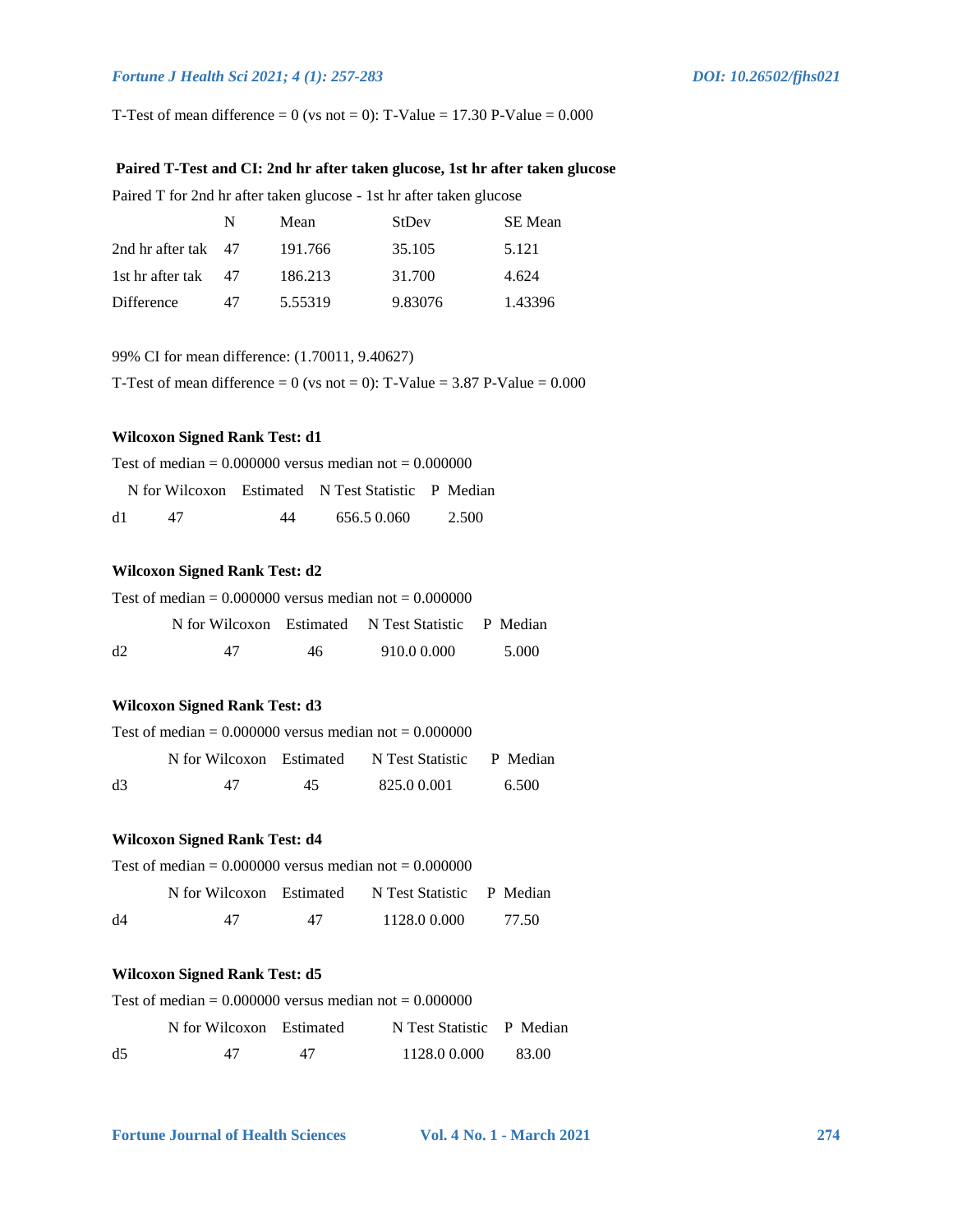# **Wilcoxon Signed Rank Test: d6**

| Test of median = $0.000000$ versus median not = $0.000000$ |    |    |                                                    |       |  |
|------------------------------------------------------------|----|----|----------------------------------------------------|-------|--|
|                                                            |    |    | N for Wilcoxon Estimated N Test Statistic P Median |       |  |
| d6                                                         | 47 | 44 | 870.0 0.000                                        | 4.000 |  |

#### **Sign Test for Median: d1**

| Sign test of median = $0.00000$ versus not = $0.00000$ |  |  |  |                            |  |
|--------------------------------------------------------|--|--|--|----------------------------|--|
| N                                                      |  |  |  | Below Equal Above P Median |  |

| d1 | 47 | 14 | 3 30 0.0226 2.000 |  |
|----|----|----|-------------------|--|
|    |    |    |                   |  |

### **Sign Test for Median: d2**

| Sign test of median = $0.00000$ versus not = $0.00000$ |    |                |      |              |                            |  |
|--------------------------------------------------------|----|----------------|------|--------------|----------------------------|--|
|                                                        | N  |                |      |              | Below Equal Above P Median |  |
| d2                                                     | 47 | $\overline{q}$ | 1 37 | 0.0000 5.000 |                            |  |

#### **Sign Test for Median: d3**

| Sign test of median = $0.00000$ versus not = $0.00000$ |                |  |                         |  |                            |  |
|--------------------------------------------------------|----------------|--|-------------------------|--|----------------------------|--|
|                                                        | N <sub>1</sub> |  |                         |  | Below Equal Above P Median |  |
| d3                                                     |                |  | 47 12 2 33 0.0025 5.000 |  |                            |  |

# **Sign Test for Median: d4**

| Sign test of median = $0.00000$ versus not = $0.00000$ |    |          |      |              |                            |
|--------------------------------------------------------|----|----------|------|--------------|----------------------------|
|                                                        | N. |          |      |              | Below Equal Above P Median |
| d4                                                     | 47 | $\Omega$ | 0.47 | 0.0000 72.00 |                            |

### **Sign Test for Median: d5**

| Sign test of median = $0.00000$ versus not = $0.00000$ |                                                                                                                                                                                                                                |              |      |              |                            |  |
|--------------------------------------------------------|--------------------------------------------------------------------------------------------------------------------------------------------------------------------------------------------------------------------------------|--------------|------|--------------|----------------------------|--|
|                                                        | N and the set of the set of the set of the set of the set of the set of the set of the set of the set of the set of the set of the set of the set of the set of the set of the set of the set of the set of the set of the set |              |      |              | Below Equal Above P Median |  |
| d5                                                     | 47                                                                                                                                                                                                                             | $\mathbf{0}$ | 0.47 | 0.0000 76.00 |                            |  |

### **Sign Test for Median: d6**

| Sign test of median = $0.00000$ versus not = $0.00000$ |  |  |
|--------------------------------------------------------|--|--|
|--------------------------------------------------------|--|--|

|    |    |  |                   | Below Equal Above P Median |
|----|----|--|-------------------|----------------------------|
| d6 | 47 |  | 3 36 0.0000 4.000 |                            |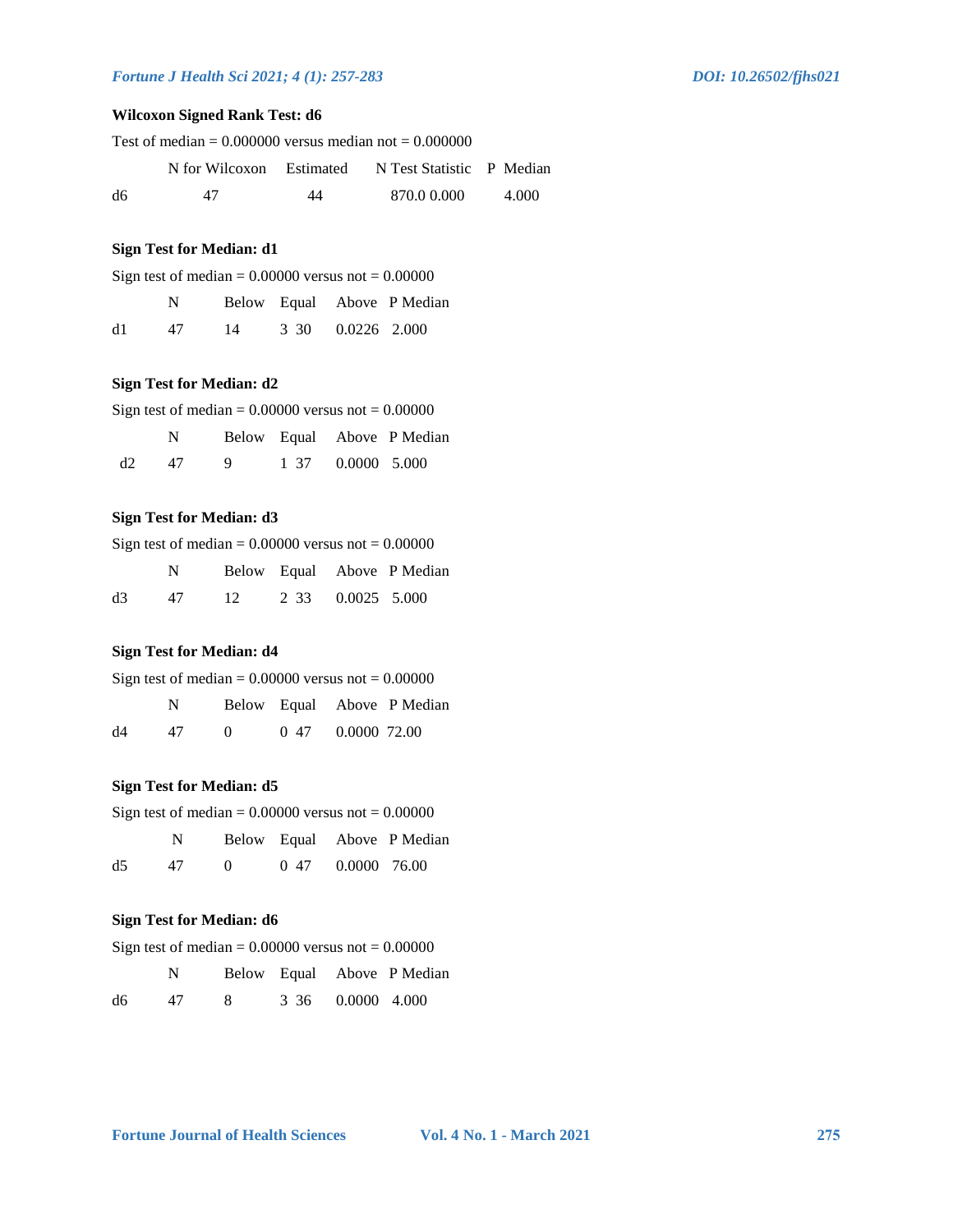# **Appendix D**

#### Paired Observation tests of Diabetic Patients ( $\alpha = 95\%$ )

#### **Paired T-Test and CI: 1st hr, Initial value**

Paired T for 1st hr - Initial value

|               | N  |                      | Mean StDev SE Mean      |
|---------------|----|----------------------|-------------------------|
| 1st hr        | 47 | 101.234 13.795 2.012 |                         |
| Initial value | 47 | 98.830 13.921 2.031  |                         |
| Difference    | 47 |                      | 2.40426 9.00642 1.31372 |

95% CI for mean difference: (-0.24013, 5.04864)

T-Test of mean difference = 0 (vs not = 0): T-Value =  $1.83$  P-Value =  $0.074$ 

# **Paired T-Test and CI: 2nd hr, 1st hr**

Paired T for 2nd hr - 1st hr

|            |    | Mean    | StDev   | SE Mean |
|------------|----|---------|---------|---------|
| 2nd hr     | 47 | 106.596 | 13.812  | 2.015   |
| 1st hr     | 47 | 101.234 | 13.795  | 2.012   |
| Difference | 47 | 5.36170 | 8.78592 | 1.28156 |

95% CI for mean difference: (2.78206, 7.94135)

T-Test of mean difference = 0 (vs not = 0): T-Value =  $4.18$  P-Value =  $0.000$ 

#### **Paired T-Test and CI: 2nd hr, Initial value**

Paired T for 2nd hr - Initial value

|               | N  | Mean    | StDev    | <b>SE</b> Mean |
|---------------|----|---------|----------|----------------|
| 2nd hr        | 47 | 106.596 | 13.812   | 2.015          |
| Initial value | 47 | 98.830  | 13.921   | 2.031          |
| Difference    | 47 | 7.76596 | 13.97080 | 2.03785        |

95% CI for mean difference: (3.66398, 11.86794)

T-Test of mean difference = 0 (vs not = 0): T-Value =  $3.81$  P-Value =  $0.000$ 

#### **Paired T-Test and CI: 1st hr after taken glucose, 2nd hr**

Paired T for 1st hr after taken glucose - 2nd hr

|                  | N  | Mean    | StDev  | SE Mean |
|------------------|----|---------|--------|---------|
| 1st hr after tak | 47 | 186.213 | 31.700 | 4.624   |
| 2nd hr           | 47 | 106.596 | 13.812 | 2.015   |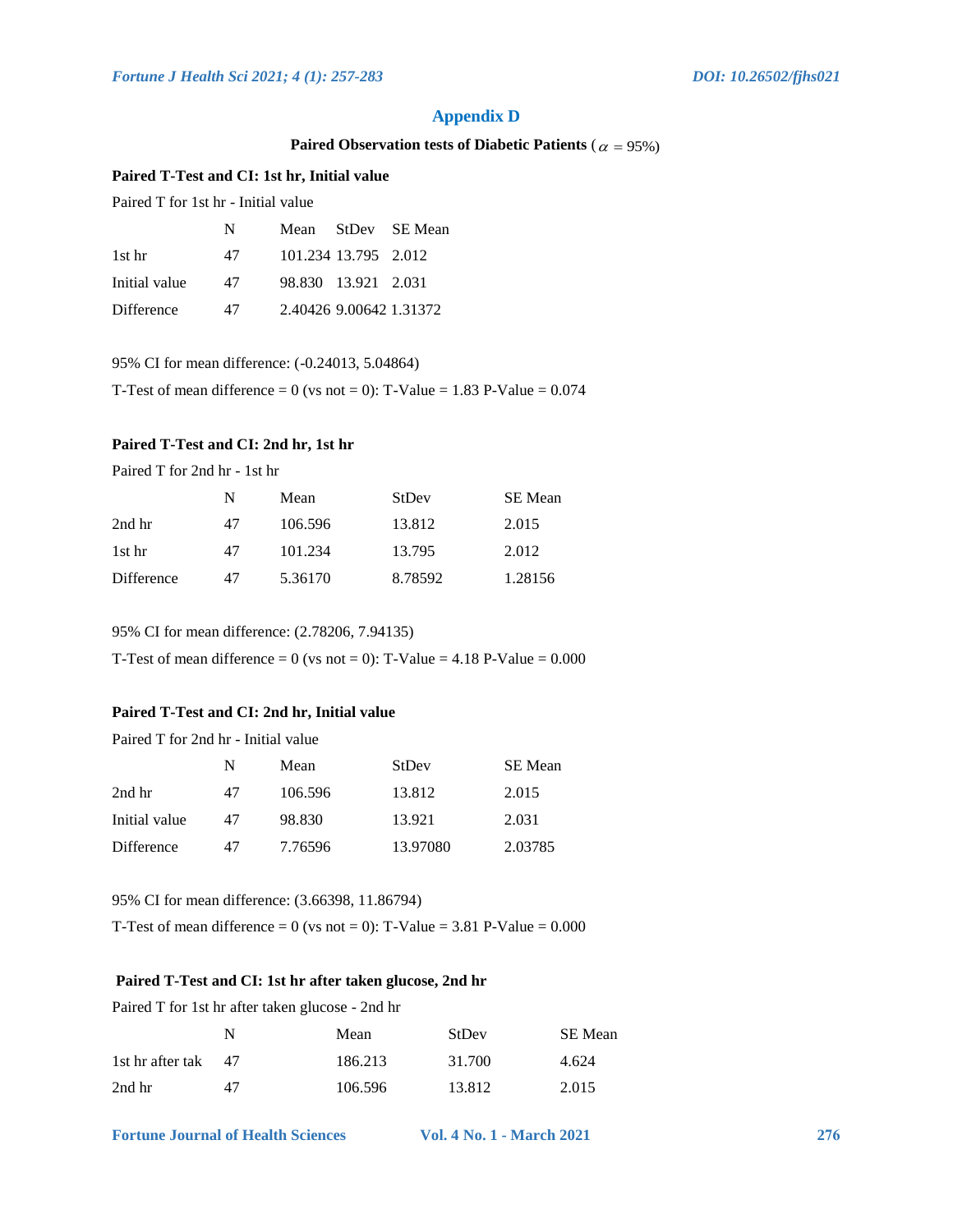| Difference | 79.6170 | 30.5148 | 4.4510 |
|------------|---------|---------|--------|
|            |         |         |        |

| 95% CI for mean difference: (70.6575, 88.5765) |  |
|------------------------------------------------|--|
|------------------------------------------------|--|

T-Test of mean difference = 0 (vs not = 0): T-Value = 17.89 P-Value =  $0.000$ 

#### **Paired T-Test and CI: 2nd hr after taken glucose, 2nd hr**

Paired T for 2nd hr after taken glucose - 2nd hr

|                  | N  | Mean    | StDev   | SE Mean |
|------------------|----|---------|---------|---------|
| 2nd hr after tak | 47 | 191.766 | 35.105  | 5.121   |
| 2nd hr           | 47 | 106.596 | 13.812  | 2.015   |
| Difference       | 47 | 85.1702 | 33.7441 | 4.9221  |

95% CI for mean difference: (75.2626, 95.0779)

T-Test of mean difference = 0 (vs not = 0): T-Value = 17.30 P-Value =  $0.000$ 

#### **Paired T-Test and CI: 2nd hr after taken glucose, 1st hr after taken glucose**

Paired T for 2nd hr after taken glucose - 1st hr after taken glucose

|                  | N  | Mean    | StDev   | SE Mean |
|------------------|----|---------|---------|---------|
| 2nd hr after tak | 47 | 191.766 | 35.105  | 5.121   |
| 1st hr after tak | 47 | 186.213 | 31.700  | 4.624   |
| Difference       | 47 | 5.55319 | 9.83076 | 1.43396 |

95% CI for mean difference: (2.66677, 8.43961)

T-Test of mean difference = 0 (vs not = 0): T-Value =  $3.87$  P-Value =  $0.000$ 

# **Wilcoxon Signed Rank Test: d1**

| Test of median = $0.000000$ versus median not = $0.000000$ |    |    |                                                    |       |
|------------------------------------------------------------|----|----|----------------------------------------------------|-------|
|                                                            |    |    | N for Wilcoxon Estimated N Test Statistic P Median |       |
| d1                                                         | 47 | 44 | 656.5 0.060                                        | 2.500 |

#### **Wilcoxon Signed Rank Test: d2**

| Test of median = $0.000000$ versus median not = $0.000000$ |                |           |                           |       |
|------------------------------------------------------------|----------------|-----------|---------------------------|-------|
|                                                            | N for Wilcoxon | Estimated | N Test Statistic P Median |       |
| d2                                                         | 47             | 46        | 910.0 0.000               | 5.000 |

# **Wilcoxon Signed Rank Test: d3**

Test of median  $= 0.000000$  versus median not  $= 0.000000$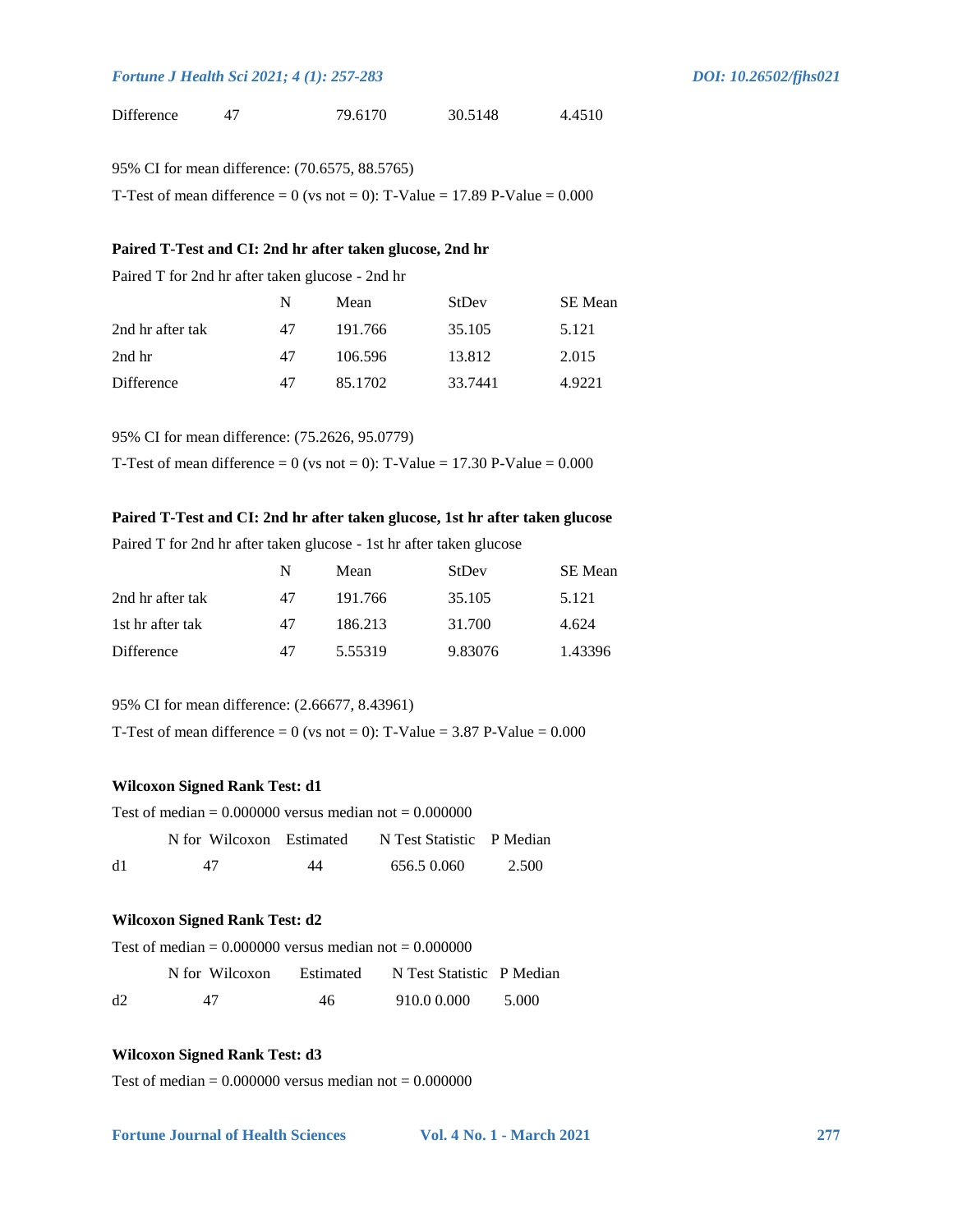|    | N for Wilcoxon Estimated N Test Statistic P Median |    |            |       |
|----|----------------------------------------------------|----|------------|-------|
| d3 | 47                                                 | 45 | 825.00.001 | 6.500 |

### **Wilcoxon Signed Rank Test: d4**

| Test of median = $0.000000$ versus median not = $0.000000$ |  |
|------------------------------------------------------------|--|
|------------------------------------------------------------|--|

|    |    |    | N for Wilcoxon Estimated N Test Statistic P Median |       |
|----|----|----|----------------------------------------------------|-------|
| d4 | 47 | 47 | 1128.0 0.000                                       | 77.50 |

### **Wilcoxon Signed Rank Test: d5**

Test of median  $= 0.000000$  versus median not  $= 0.000000$ 

|    |    | N for Wilcoxon Estimated N Test Statistic P Median |        |
|----|----|----------------------------------------------------|--------|
| d5 | 47 | 1128.0 0.000                                       | -83.00 |

# **Wilcoxon Signed Rank Test: d6**

Test of median  $= 0.000000$  versus median not  $= 0.000000$ 

|    | N for Wilcoxon Estimated N Test Statistic |    |             | P Median |
|----|-------------------------------------------|----|-------------|----------|
| dб | 47                                        | 44 | 870.0 0.000 | 4.000    |

### **Sign Test for Median: d1**

| Sign test of median = $0.00000$ versus not = $0.00000$ |    |  |  |                      |                            |  |
|--------------------------------------------------------|----|--|--|----------------------|----------------------------|--|
|                                                        | N. |  |  |                      | Below Equal Above P Median |  |
| d1                                                     | 47 |  |  | 14 3 30 0.0226 2.000 |                            |  |

### **Sign Test for Median: d2**

| Sign test of median = $0.00000$ versus not = $0.00000$ |    |    |                   |          |  |  |
|--------------------------------------------------------|----|----|-------------------|----------|--|--|
|                                                        | N. |    | Below Equal Above | P Median |  |  |
| d2                                                     | 47 | 91 | 37 0.0000         | 5.000    |  |  |

#### **Sign Test for Median: d3**

Sign test of median  $= 0.00000$  versus not  $= 0.00000$ 

|    | N  | Below Equal Above | P Median |
|----|----|-------------------|----------|
| d3 | 47 | 12 2 33 0.0025    | 5.000    |

# **Sign Test for Median: d4**

| Sign test of median = $0.00000$ versus not = $0.00000$ |  |                   |          |  |  |
|--------------------------------------------------------|--|-------------------|----------|--|--|
| N                                                      |  | Below Equal Above | P Median |  |  |

| d4 | 47 | 0 <sub>0</sub> | 47 0.0000 | 72.00 |
|----|----|----------------|-----------|-------|
|----|----|----------------|-----------|-------|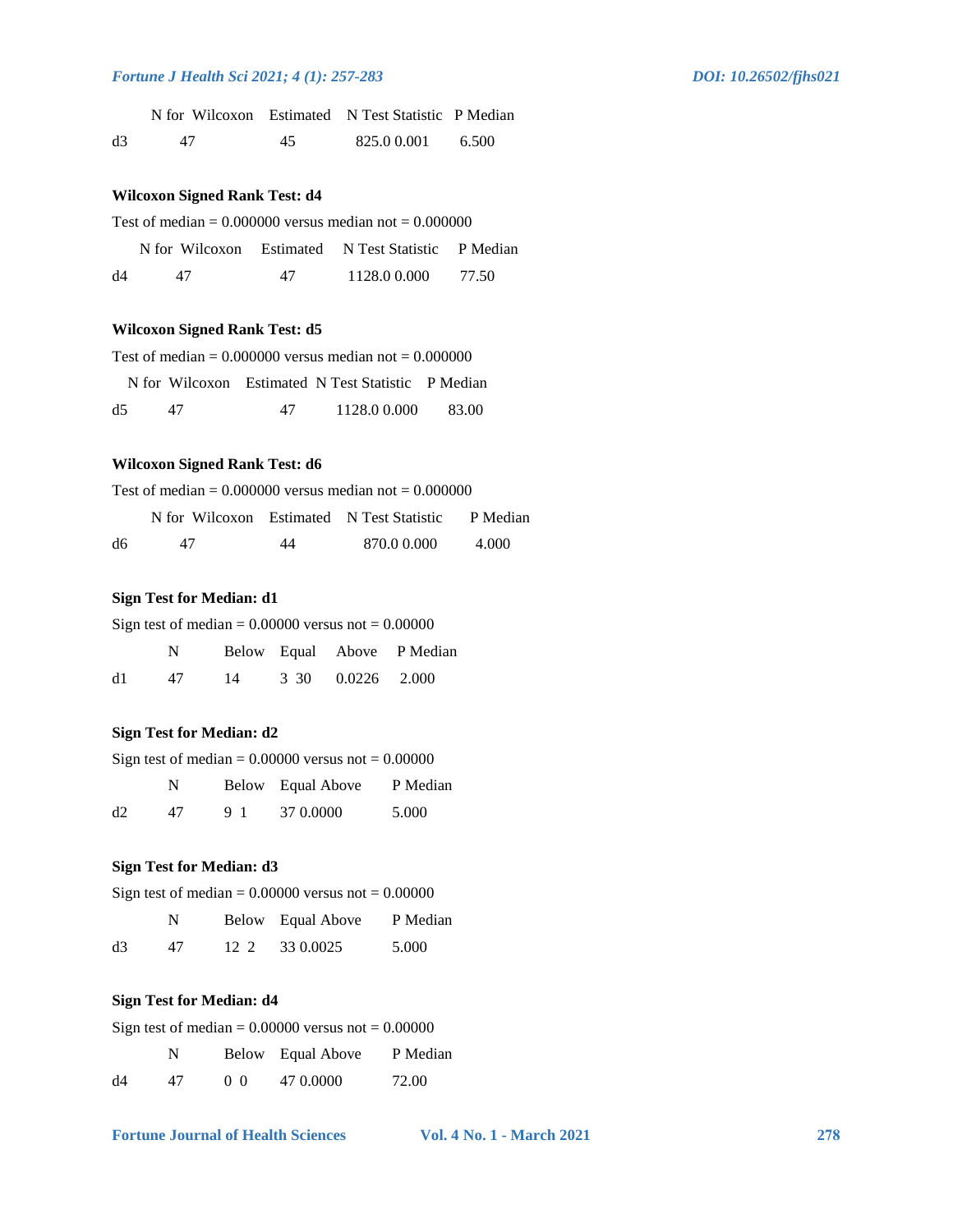#### **Sign Test for Median: d5**

| Sign test of median = $0.00000$ versus not = $0.00000$ |  |
|--------------------------------------------------------|--|
|--------------------------------------------------------|--|

|    | N  |        | Below Equal Above | P Median |
|----|----|--------|-------------------|----------|
| d5 | 47 | (0, 0) | 47 0.0000         | 76.00    |

#### **Sign Test for Median: d6**

Sign test of median  $= 0.00000$  versus not  $= 0.00000$ 

|    | N  |    | Below Equal Above | P Median |
|----|----|----|-------------------|----------|
| d6 | 47 | 83 | 36 0.0000         | 4.000    |

# **Appendix E**

#### Paired Observation tests of Diabetic Patients ( $\alpha = 90\%)$

# **Paired T-Test and CI: 1st hr, Initial value**

Paired T for 1st hr - Initial value

|               | N  | Mean |                         | StDev SE Mean |
|---------------|----|------|-------------------------|---------------|
| 1st hr        | 47 |      | 101.234 13.795 2.012    |               |
| Initial value | 47 |      | 98.830 13.921 2.031     |               |
| Difference    | 47 |      | 2.40426 9.00642 1.31372 |               |

90% CI for mean difference: (0.19896, 4.60955)

T-Test of mean difference = 0 (vs not = 0): T-Value =  $1.83$  P-Value =  $0.074$ 

# **Paired T-Test and CI: 2nd hr, 1st hr**

Paired T for 2nd hr - 1st hr

|            | N  | Mean |                      | StDev SE Mean           |
|------------|----|------|----------------------|-------------------------|
| 2nd hr     | 47 |      | 106.596 13.812 2.015 |                         |
| 1st hr     | 47 |      | 101.234 13.795 2.012 |                         |
| Difference | 47 |      |                      | 5.36170 8.78592 1.28156 |

90% CI for mean difference: (3.21040, 7.51300)

T-Test of mean difference = 0 (vs not = 0): T-Value =  $4.18$  P-Value =  $0.000$ 

#### **Paired T-Test and CI: 2nd hr, Initial value**

Paired T for 2nd hr - Initial value

|        | N  | Mean | StDev          | SE Mean |
|--------|----|------|----------------|---------|
| 2nd hr | 47 |      | 106.596 13.812 | 2.015   |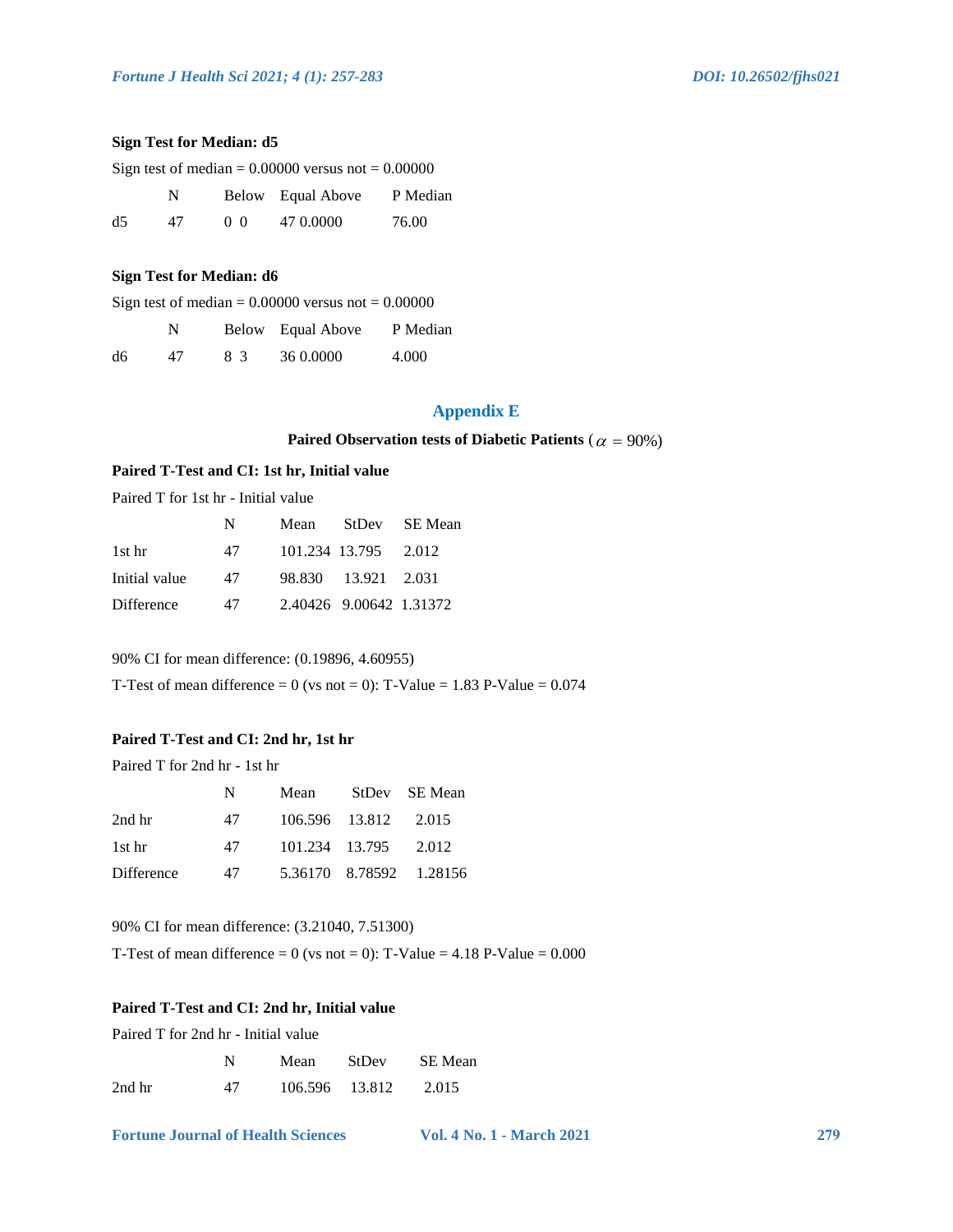| Initial value     | 47 | 98.830  | 13.921     | 2.031   |
|-------------------|----|---------|------------|---------|
| <b>Difference</b> | 47 | 7.76596 | - 13.97080 | 2.03785 |

90% CI for mean difference: (4.34510, 11.18682)

T-Test of mean difference = 0 (vs not = 0): T-Value =  $3.81$  P-Value =  $0.000$ 

#### **Paired T-Test and CI: 1st hr after taken glucose, 2nd hr**

Paired T for 1st hr after taken glucose - 2nd hr

|                     | N  |                        | Mean StDev SE Mean |
|---------------------|----|------------------------|--------------------|
| 1st hr after tak 47 |    | 186.213 31.700 4.624   |                    |
| $2nd$ hr            | 47 | 106.596 13.812 2.015   |                    |
| Difference          | 47 | 79.6170 30.5148 4.4510 |                    |

90% CI for mean difference: (72.1452, 87.0888)

T-Test of mean difference = 0 (vs not = 0): T-Value = 17.89 P-Value =  $0.000$ 

# **Paired T-Test and CI: 2nd hr after taken glucose, 2nd hr**

Paired T for 2nd hr after taken glucose - 2nd hr

|                  | N  |                        | Mean StDev SE Mean |
|------------------|----|------------------------|--------------------|
| 2nd hr after tak | 47 | 191.766 35.105 5.121   |                    |
| 2nd hr           | 47 | 106.596 13.812 2.015   |                    |
| Difference       | 47 | 85.1702 33.7441 4.9221 |                    |

90% CI for mean difference: (76.9077, 93.4327)

T-Test of mean difference = 0 (vs not = 0): T-Value = 17.30 P-Value =  $0.000$ 

#### **Paired T-Test and CI: 2nd hr after taken glucose, 1st hr after taken glucose**

Paired T for 2nd hr after taken glucose - 1st hr after taken glucose

|                  | N  | Mean           | StDev                   | SE Mean |
|------------------|----|----------------|-------------------------|---------|
| 2nd hr after tak | 47 | 191.766 35.105 |                         | 5.121   |
| 1st hr after tak | 47 | 186.213 31.700 |                         | 4.624   |
| Difference       | 47 |                | 5.55319 9.83076 1.43396 |         |

90% CI for mean difference: (3.14605, 7.96033)

T-Test of mean difference = 0 (vs not = 0): T-Value =  $3.87$  P-Value =  $0.000$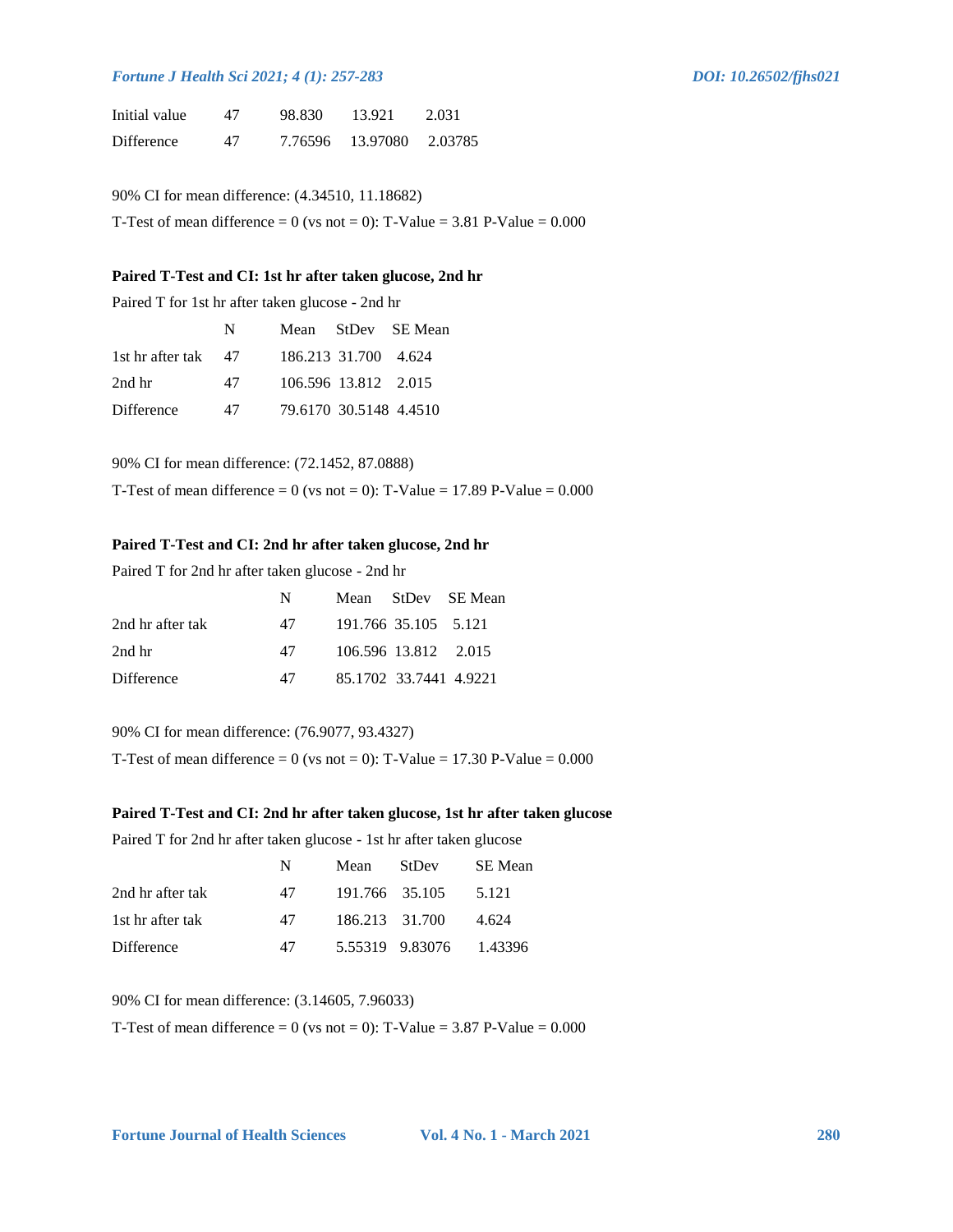# **Wilcoxon Signed Rank Test: d1**

| Test of median = $0.000000$ versus median not = $0.000000$ |    |    |                                                    |       |
|------------------------------------------------------------|----|----|----------------------------------------------------|-------|
|                                                            |    |    | N for Wilcoxon Estimated N Test Statistic P Median |       |
| d1                                                         | 47 | 44 | 656.5 0.060                                        | 2.500 |

# **Wilcoxon Signed Rank Test: d2**

| Test of median = $0.000000$ versus median not = $0.000000$ |  |  |
|------------------------------------------------------------|--|--|
|------------------------------------------------------------|--|--|

|    |    | N for Wilcoxon Estimated N Test Statistic P Median |       |
|----|----|----------------------------------------------------|-------|
| d2 | 46 | 910.0 0.000                                        | 5.000 |

### **Wilcoxon Signed Rank Test: d3**

Test of median  $= 0.000000$  versus median not  $= 0.000000$ 

|    | N for Wilcoxon Estimated N Test Statistic P Median |    |             |       |
|----|----------------------------------------------------|----|-------------|-------|
| d3 |                                                    | 45 | 825.0 0.001 | 6.500 |

#### **Wilcoxon Signed Rank Test: d4**

Test of median  $= 0.000000$  versus median not  $= 0.000000$ 

|    | N for Wilcoxon Estimated N Test Statistic P Median |    |              |       |
|----|----------------------------------------------------|----|--------------|-------|
| d4 | 47                                                 | 47 | 1128.0 0.000 | 77.50 |

#### **Wilcoxon Signed Rank Test: d5**

| Test of median = $0.000000$ versus median not = $0.000000$ |  |
|------------------------------------------------------------|--|
|------------------------------------------------------------|--|

|    | N for Wilcoxon Estimated N Test Statistic P Median |    |              |        |
|----|----------------------------------------------------|----|--------------|--------|
| d5 |                                                    | 47 | 1128.0 0.000 | -83.00 |

### **Wilcoxon Signed Rank Test: d6**

| Test of median = $0.000000$ versus median not = $0.000000$ |  |
|------------------------------------------------------------|--|
|------------------------------------------------------------|--|

|    |    |    | N for Wilcoxon Estimated N Test Statistic P Median |       |
|----|----|----|----------------------------------------------------|-------|
| d6 | 47 | 44 | 870.0 0.000                                        | 4.000 |

#### **Sign Test for Median: d1**

Sign test of median  $= 0.00000$  versus not  $= 0.00000$ 

|    | N  |      | Below Equal Above | P Median |
|----|----|------|-------------------|----------|
| d1 | 47 | 14 3 | 30 0.0226         | 2.000    |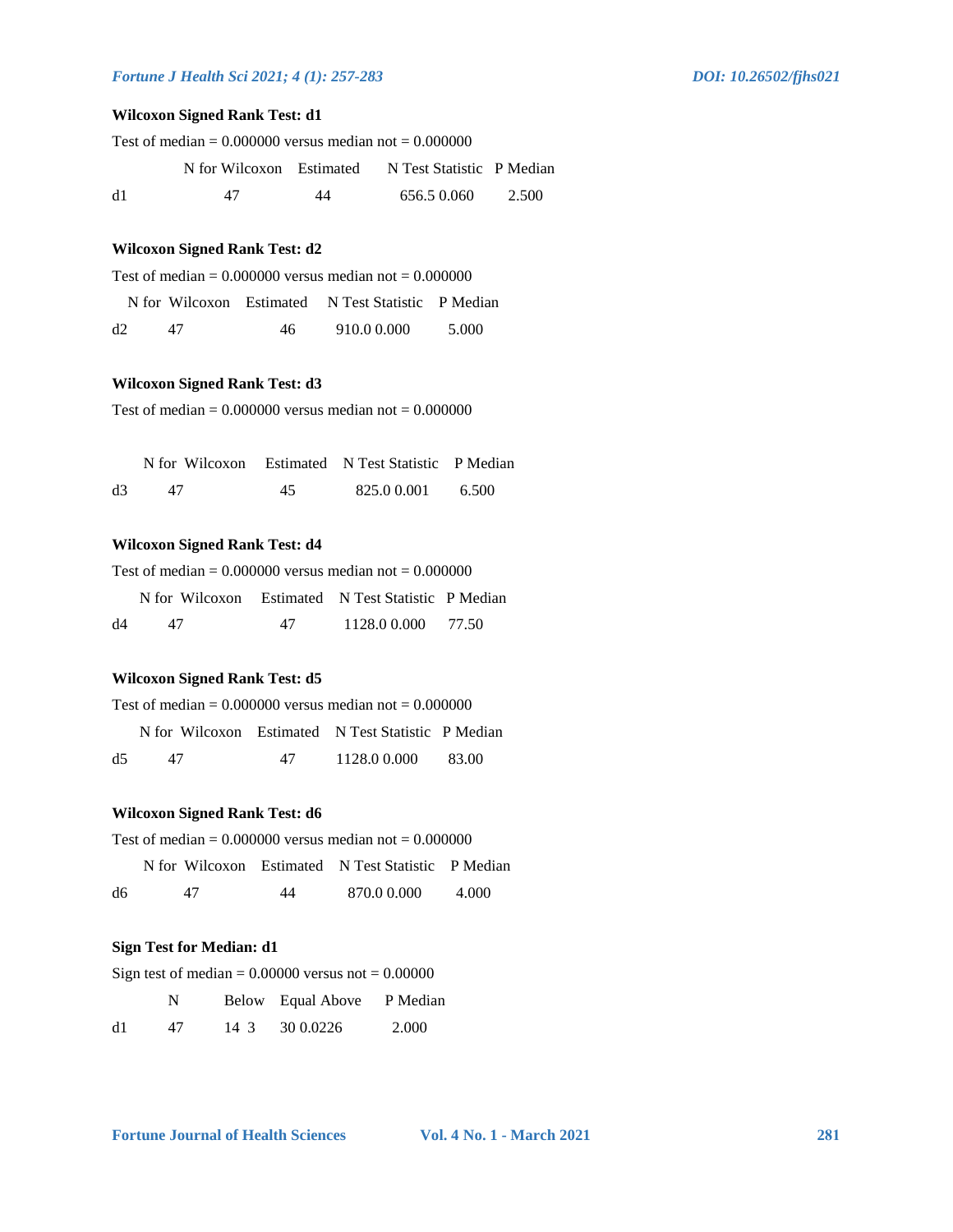# **Sign Test for Median: d2**

Sign test of median  $= 0.00000$  versus not  $= 0.00000$ 

|    | N  | Below Equal Above P Median |       |
|----|----|----------------------------|-------|
| d2 | 47 | 9 1 37 0.0000              | 5.000 |

# **Sign Test for Median: d3**

|  | Sign test of median = $0.00000$ versus not = $0.00000$ |  |
|--|--------------------------------------------------------|--|
|  | Below Equal Above P Median                             |  |

|    | . . | $DCDW$ $Dquark, DQUV$ $I$ $MUQ1$ |       |
|----|-----|----------------------------------|-------|
| d3 | 47  | 12 2 33 0.0025                   | 5.000 |

# **Sign Test for Median: d4**

| Sign test of median = $0.00000$ versus not = $0.00000$ |    |    |                            |       |  |
|--------------------------------------------------------|----|----|----------------------------|-------|--|
|                                                        | N  |    | Below Equal Above P Median |       |  |
| d4                                                     | 47 | 00 | 47 0.0000                  | 72.00 |  |

# **Sign Test for Median: d5**

| Sign test of median = $0.00000$ versus not = $0.00000$ |  |  |                            |  |
|--------------------------------------------------------|--|--|----------------------------|--|
|                                                        |  |  | Below Equal Above P Median |  |

|    |    |                | $DCDW$ $Lquat TDOVC$ I media |       |
|----|----|----------------|------------------------------|-------|
| d5 | 47 | 0 <sub>0</sub> | 47 0.0000                    | 76.00 |

### **Sign Test for Median: d6**

| Sign test of median = $0.00000$ versus not = $0.00000$ |     |    |                            |       |  |  |  |
|--------------------------------------------------------|-----|----|----------------------------|-------|--|--|--|
|                                                        | N.  |    | Below Equal Above P Median |       |  |  |  |
| d6                                                     | 47. | 83 | 36 0.0000                  | 4.000 |  |  |  |

# **Appendix F**

# **Two sample t- test between**  $d_3 = x_3 - x_1$  and  $d_4 = y_1 - x_3$ ,

| <b>Mean of d3</b> = $(x_3-x_1)$   | <b>Standard Deviation of d3</b> = $(x_3-x_1)$ |
|-----------------------------------|-----------------------------------------------|
| Mean of $d3 = 7.46809$            | Standard deviation of $d3 = 13.3853$          |
| <b>Mean of d4</b> = $(y_1 - x_3)$ | <b>Standard Deviation of d4</b> = $(y_1-x_3)$ |
| Mean of $d4 = 73.7872$            | Standard deviation of $d4 = 30.4695$          |